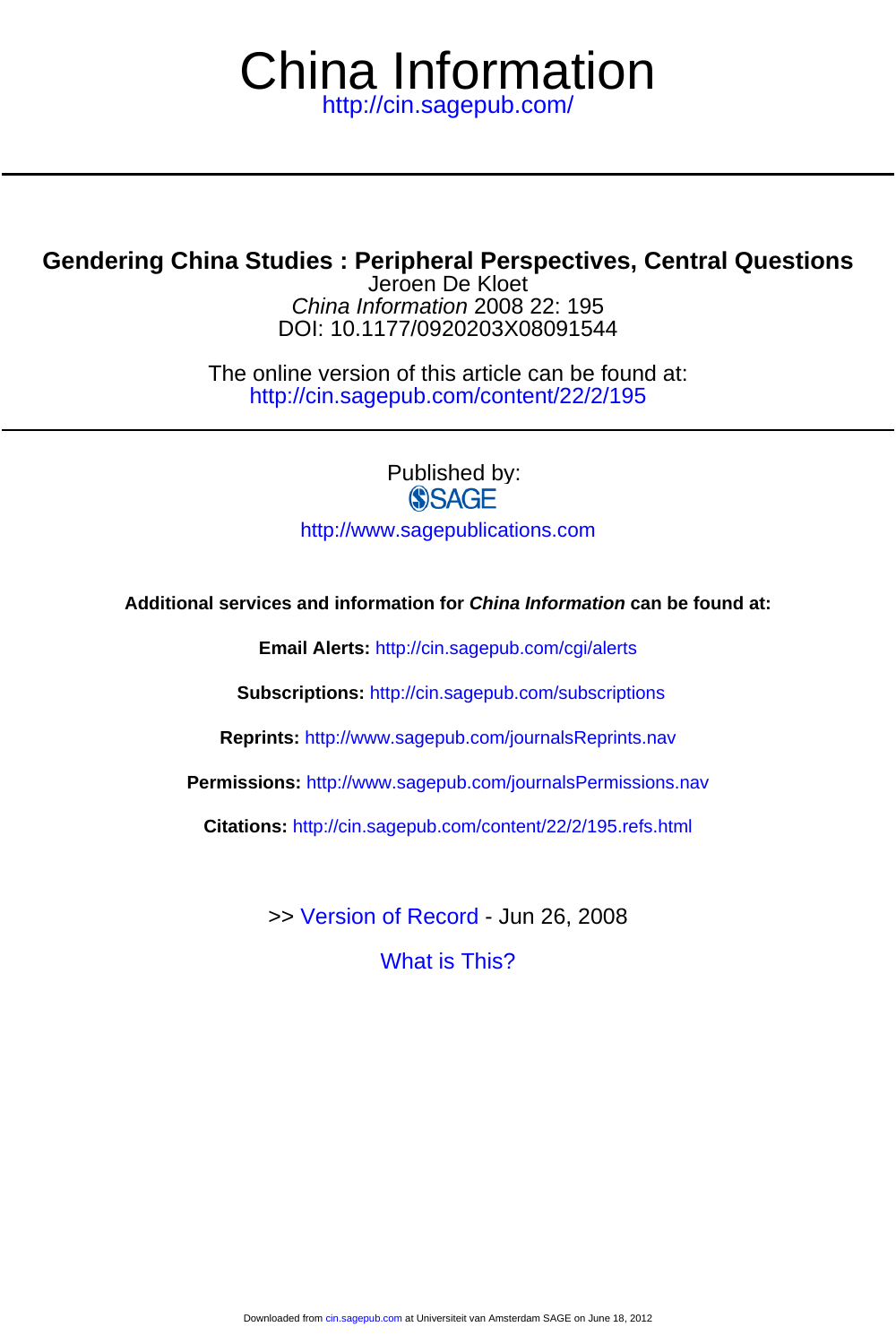# **Gendering China Studies**

Peripheral Perspectives, Central Questions

JEROEN DE KLOET

*Abstract* This article explores the connections between the field of China studies and the field of gender and sexuality studies. It engages with three questions. First, why is it that theoretical, conceptual and methodological crossfertilization between China studies and cultural studies remains quite scarce? Second, why are popular culture and art important domains of academic inquiry? Third, why is it crucial to theorize and problematize "Chineseness"? Drawing on the debates surrounding the translation of alleged "Western" theories related to the sex–gender distinction, feminism, and queer studies to a "Chinese" context, it is argued that the call for local knowledges runs the danger of becoming an essentializing, hegemonic discourse on its own. The article concludes with a plea for an interdisciplinary approach that combines theoretical and empirical insights from area studies and cultural studies, and an intersectional take in which gender is analyzed in conjunction with other parameters of difference, such as ethnicity, class or age, and, finally, a multisited, comparative research agenda as to avoid a sino-centric or Han-centric analysis. This may help to identify, understand, and hopefully resist the seduction of both cultural essentialism and cultural relativism.

Keywords gender, sexuality, queer, cultural studies, popular culture

**Author's affiliation** Jeroen de Kloet is a lecturer in the Department of Media Studies at the University of Amsterdam, The Netherlands.

The 2007 release of the all-female Beijing punk band Hang on the Box is titled, in English, "No More Nice Girls." In fact, all the tracks on that album are delivered in English. The CD resonates with a wave of gendered products that attempt to appeal to a global audience, among which are sexually explicit books from female authors such as Mian Mian, Wei Hui, and Chun Sue. The winner of the 2005 Idols-like competition "Supergirl," Li Yuchun, caused a national media craze. She is not only billed as the outcome of the first democratic voting procedure in mainland China but; with her androgynous looks she also became the icon for gay and lesbian culture. Compared to the colorful, exotic women as depicted by Zhang Yimou at the turn of the 1990s,

**chi**INFORMATION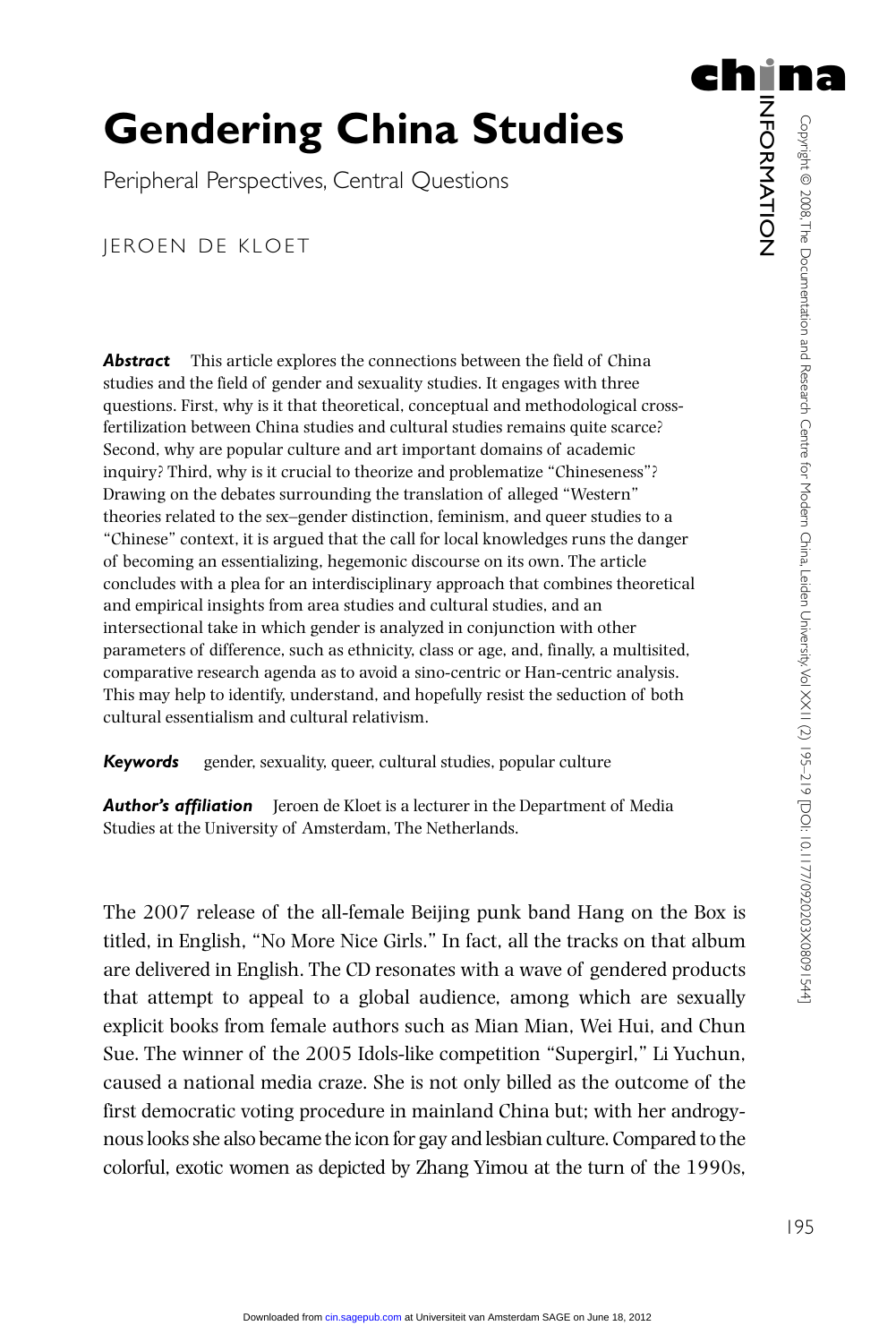China Information XXII (2) China Information XXI1 (2)

this current wave of Chinese feminine mystique is located firmly in the contemporary, the urban, and the sexually transgressive. Nonetheless, both Zhang Yimou's gendered portrayals as well as the popularity of young, hip, and urban women underline the observation that "Chinese" femininity remains an important signifier, be it as commodity, as fetish, as symbol of either change or tradition, or as embodiment of the nation.<sup>1</sup> Media have been playing a crucial role in this display and construction of gender. The steady flow of mediated representations of gender and sexuality attests to the continuous relevance of Chinese gender studies and motivates the choice for this special *China Information* issue.

Three questions, all of which will be explored in this introductory article, underpin the contributions in this issue. First, why is it that theoretical, conceptual, and methodological cross-fertilization between China studies and cultural studies remains quite scarce? Theory does not flow that easily over disciplinary boundaries. Whereas, for instance, China studies, and in particular its continental European trope sinology, puts a strong emphasis on language and history, and arguably less on theory, the research practices of cultural studies, with its heavy theoretical grounding, remain by and large focused on "Western" societies.2 The current selection of articles, all of which share a strong affinity with cultural studies, a mongrel domain in itself according to Bourdieu and Wacquant, $3$  is published in a journal in which contributions in the field of China studies dominate, which inspires me to pose the question of interdisciplinarity.

The second question concerns the object of study: why are popular culture and art important domains of academic inquiry? To begin with, both domains help to display *and* construct everyday realities, they shape our fantasies, feed our imagination, and consequently fuel the production of imagined communities.4 More relevant for this special issue is that both domains operate as the staging ground for performances of gender and sexuality and both domains provide important symbolic toolboxes for the construction of identities. But, as will be shown later, the analysis of representations of gender and sexuality should insist on taking an intersectional approach in which both categories are studied in conjunction with other identification processes related to, among others, class, ethnicity and nationality. By including both art and popular culture, I also wish to resist any implication of hierarchy. Instead, this special issue of *China Information* is driven by the idea that art and popular culture are equally important symbolic domains, even though the logic of both cultural fields is significantly different, with dif-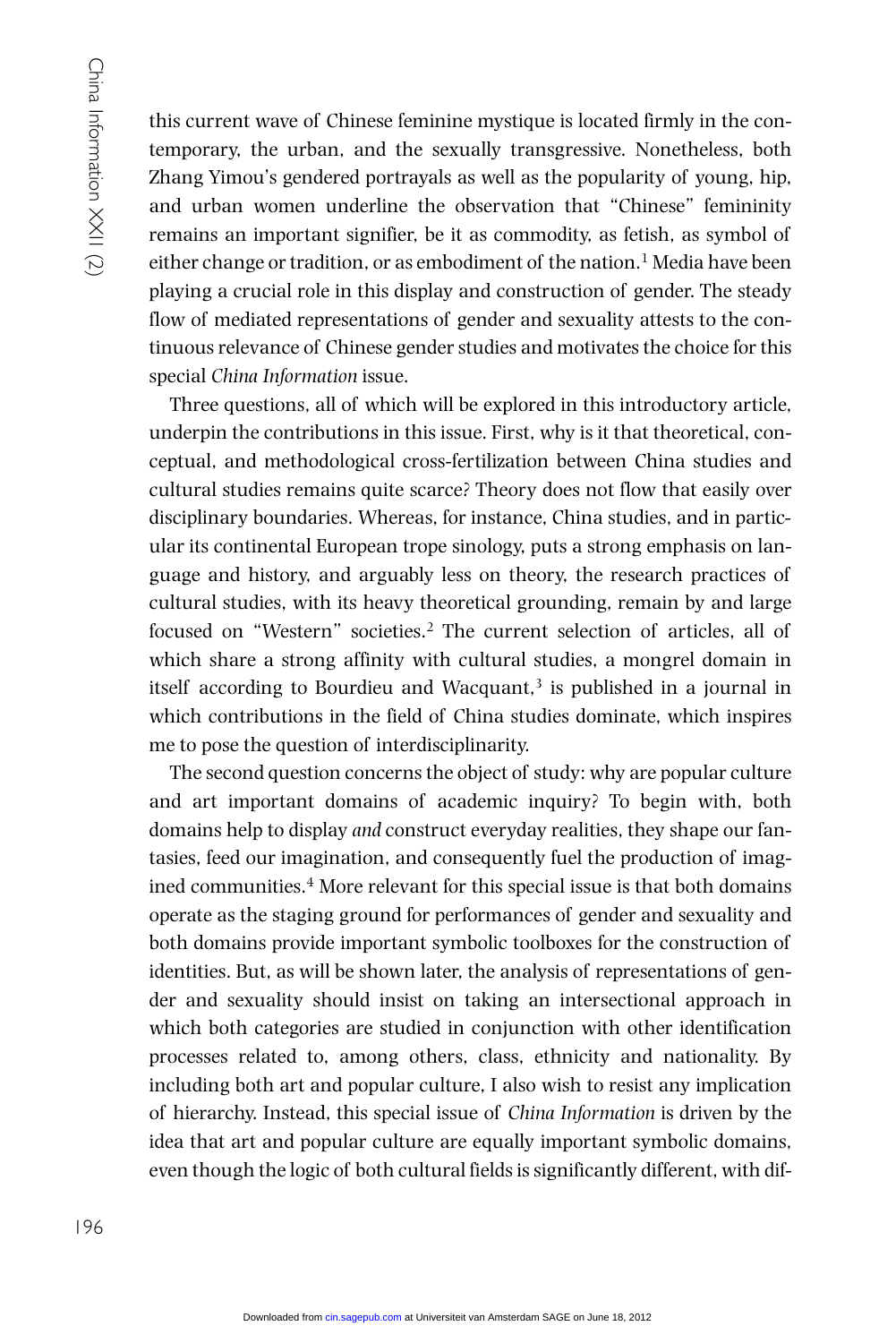ferent gatekeepers, distinct processes of sacralization and popularization, and specific ways of reputation building, caused by different modes of production and dissemination, and—crucially—a different relationship with the economic domain.<sup>5</sup>

Third, why is it crucial to theorize and problematize "Chineseness?" To insist on placing "Chinese" between quotation marks is theoretically urgent, albeit visually tedious. While quotation marks are generally avoided, what remains is the task of interrogating the social and political implications of what we mean by "Chinese." This issue is inspired by a desire to multiply the "Chinese" in Chinese gender studies by including, apart from the mainland, other localities: Hong Kong, Taiwan, Singapore, and the Netherlands. Obviously, this choice is not without its pitfalls, for each inclusion produces yet another exclusion. The current selection runs the danger of being Hancentric and of reifying the nation-state.6

In short, the three questions just presented boil down to, indeed, three central issues: how do we study? (the question of academic *discipline*); what do we study? (the question of the *object* of inquiry); and where do we study? (the question of *locality*). It is my contention that gender and sexuality serve as a unique prism that can help us to arrive at (temporary) answers to these questions. The title speaks of *peripheral* perspectives because gender and sexuality are, when compared to other topics such as politics and economy, as marginalized in the field of China studies as China is in the field of gender and sexuality studies. The articles in this issue therefore traverse a double periphery, located at both disciplinary fields.

#### **Unequal constructions**

It would be a grandiose claim to perceive this special issue as a mapping of Chinese gender studies. By now, that subdiscipline has in itself become too fragmented and multivocal to possibly suggest an all-inclusive overview. Gail Hershatter recently published a wide-ranging and highly pertinent overview of the field of Chinese women's studies,<sup>7</sup> which she aptly opened with the following sentence: "The study of women in twentieth-century China has expanded so quickly since the mid-1980s that a state-of-the-field survey becomes outdated in the time it takes to assemble and write one."8 Apart from Hershatter's monograph, Susan Brownell and Jeffrey Wasserstrom's introduction to the acclaimed volume *Chinese Femininities/Chinese Masculinities* also presents a concise and comprehensive overview of Chinese gender studies.<sup>9</sup>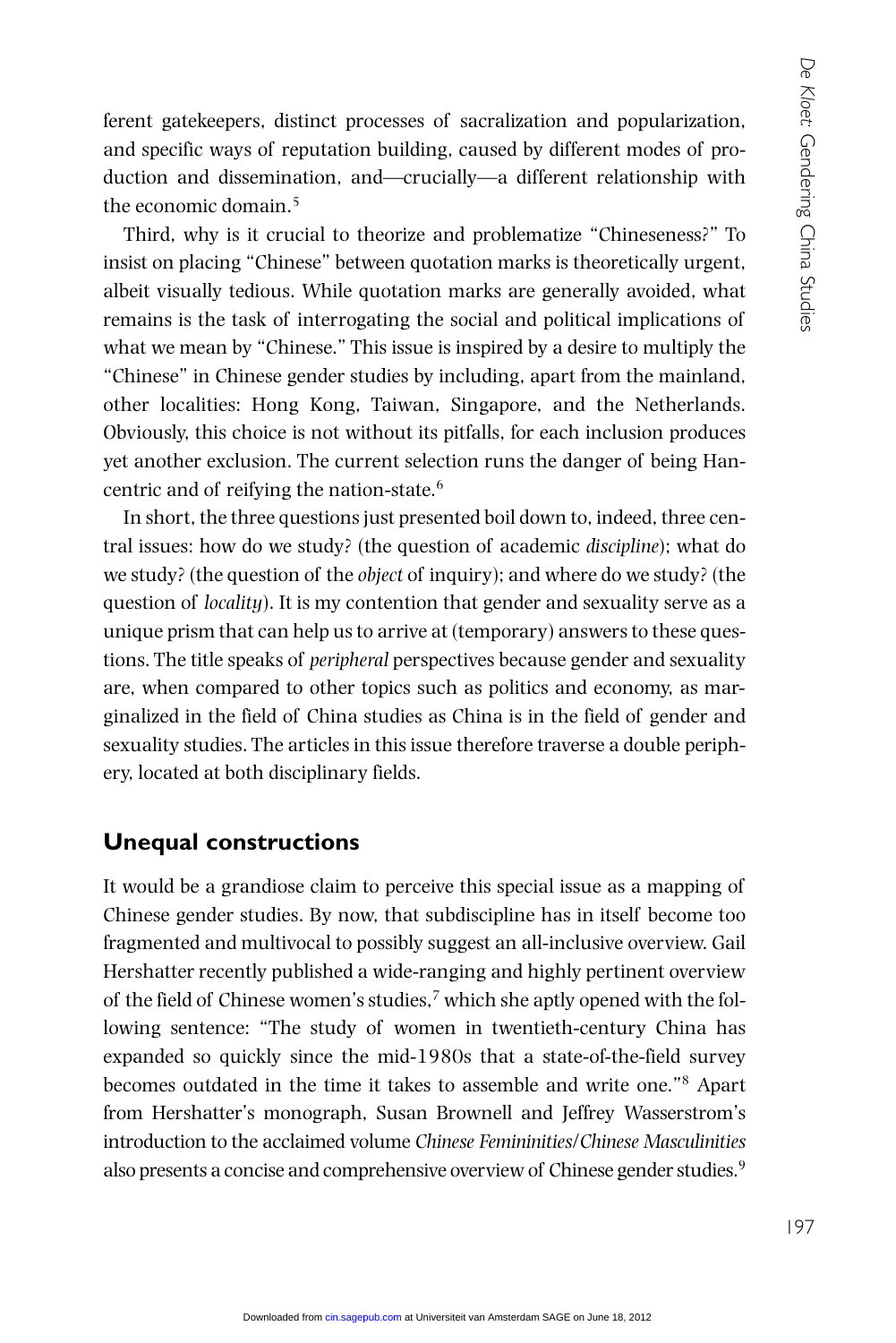China Information XXII (2) China Information XXI1 (2)

Whereas articles in this special issue can be positioned at the juncture of cultural studies and China studies, paying more attention to issues of representation, the volume *Chinese Femininities/Chinese Masculinities* combines history with anthropology, offering rich accounts of gendered lives in China, in the past as well as in the present. It pays equal attention to both men and women—a unique approach in a field where gender is all too often conflated with women. Brownell and Wasserstrom inventorize and position a variety of books on gender in China, <sup>10</sup> structuring these earlier works into a continuum, with the inequality–patriarchy approach on one side, and the construction of gender on the other. While "[a]dherents of this inequality-patriarchy approach take for granted the immutable existence of two biologically differentiated sexes and ask how power is divided between those,"11 the second approach sees "man" and "woman" as "socially and culturally created categories, the borders between which may be contested."12 Judith Butler serves as the theoretical high priest of the latter approach, in which ample attention is given to "third genders," "trans-genders," and likeminded tropes of genderbending behavior and performances.<sup>13</sup>

Over time, scholarly work in (Chinese) gender studies has moved from the first (inequality–patriarchy) to the second (difference–gender) paradigm, but it seems most fair to locate authors—including the contributions in this special issue—as hovering between both. In fact, we can in general observe a renewed interest in questions of inequality. Whereas the 1990s can be considered heydays of postmodern thought in cultural studies, the new century has brought questions of hegemony, inclusion, and exclusion back to the forefront. Attesting to this trend is a renewed interest in Marxism.<sup>14</sup> Furthermore, one can question whether the assumed dichotomy between, say, realism and postmodernism, is not a false one. The acknowledgement of the constructedness of reality can go hand in hand with a critique of patriarchy and its symbolic *and* material—that is, political and economic processes of exclusion. As the work of Butler shows, it is not impossible to read gender as performative, drawing extensively on poststructuralist theory, and to pursue an explicit political agenda.15

### **Gender, sex, and the body**

Gender does not equal sex; instead, it refers to the social construction of femininities and masculinities—in the plural, indeed.16 Following the work of Butler, gender roles are performative, "the action of gender requires a perfor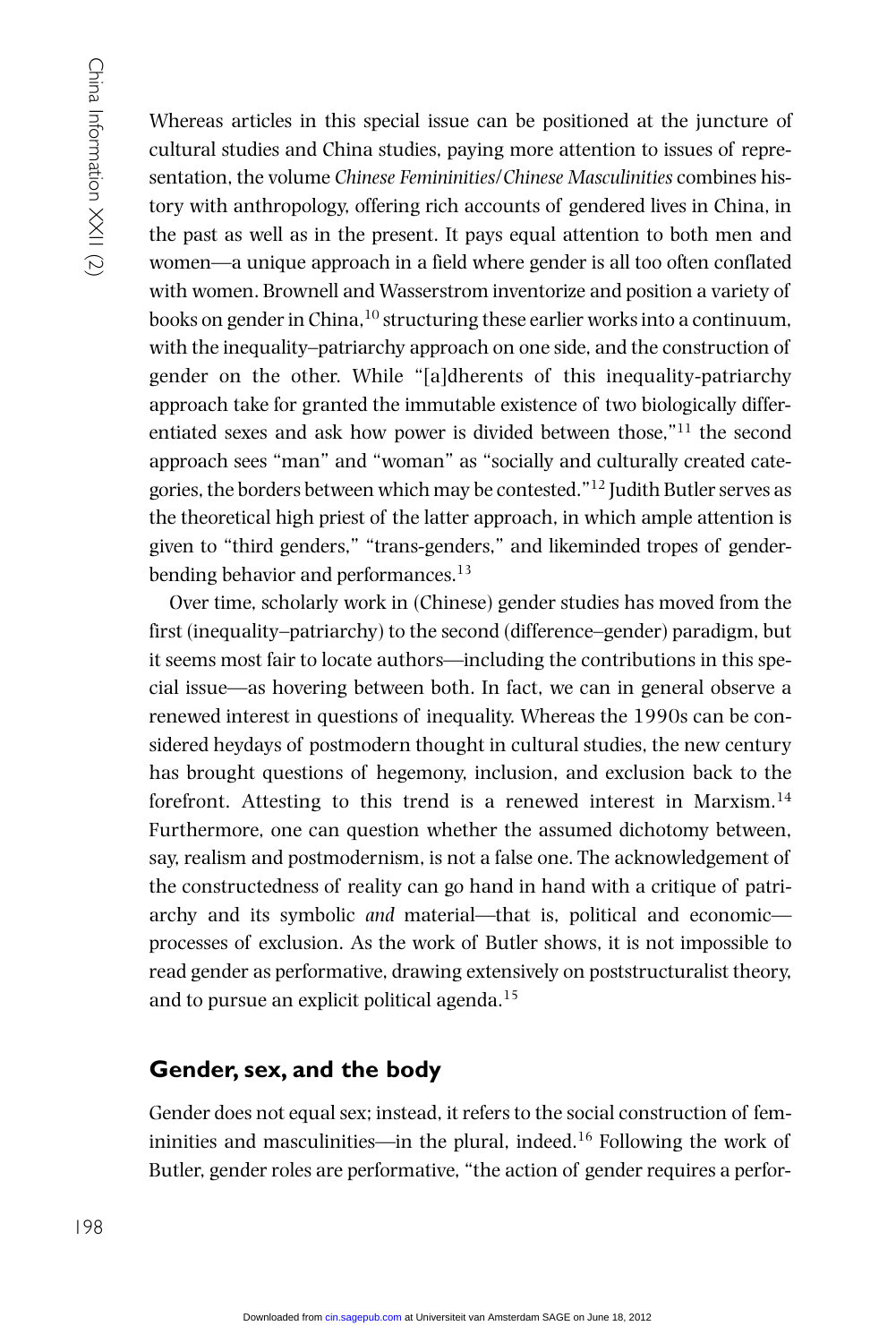mance that is *repeated*. This repetition is at once a reenactment and reexperiencing of a set of meanings already socially established; and it is the mundane and ritualized form of their legitimation."17 Art and popular culture provide an important staging ground for the performances of gender. These performances are enmeshed in a sexed binary in which female and male bodies are constructed as opposites. Butler contends that there is not such a thing as "true sex" to which gender roles are being ascribed, while the body itself should be seen as a specific construction. For Butler, drawing on Foucault, a body is not an objective fact, not a "being," but "a variable boundary, a surface whose permeability is politically regulated, a signifying practice within a cultural field of gender hierarchy and compulsory heterosexuality."18 This, finally, opens up possibilities for a performative politics. In her words, "that gender reality is created through sustained social performances means that the very notions of an essential sex and a true or abiding masculinity or femininity are also constituted as part of the strategy that conceals gender's performative character and the performative possibilities for proliferating gender configurations outside the restricting frames of masculinist domination and compulsory heterosexuality."19

The title of this introduction hints at the possibilities of locating alternative gender performances outside "the West": in Chinese cultural spheres. While Butler serves as a timely reminder of the constructedness of gender, her work has its roots in the West, more specifically, in the USA (although it is strongly influenced by French philosophy). This raises the question of whether and how her work is applicable in a Chinese context. When Butler writes that gender needs *repeated* performances in order to become ingrained into our bodies and minds, her point of departure is "Western" bodies. The embodied repetition of globalized imageries of "Western" gender roles poses a problem for "Chinese" bodies. Given the hegemony of "Western" ideals of female and male beauty, illustrated by the global appeal of Hollywood stars and the abundant use of white models in advertising campaigns in Asia, Chinese bodies face the problem of repetition; despite attempts to come closer to the global hegemonic beauty standards, for example, through whitening of the skin, extensive body building, or plastic surgery (notably eyelid, nose, and breast "improvements").20 In other words, the Chinese face the impossibility of embodied repetition, necessitating a process of cultural translation resulting in acts of indigenization. This may be equally true for the theoretical conceptualizations themselves. How far can theory travel; how useful is, for example, Butler's performative theory in a Chinese context?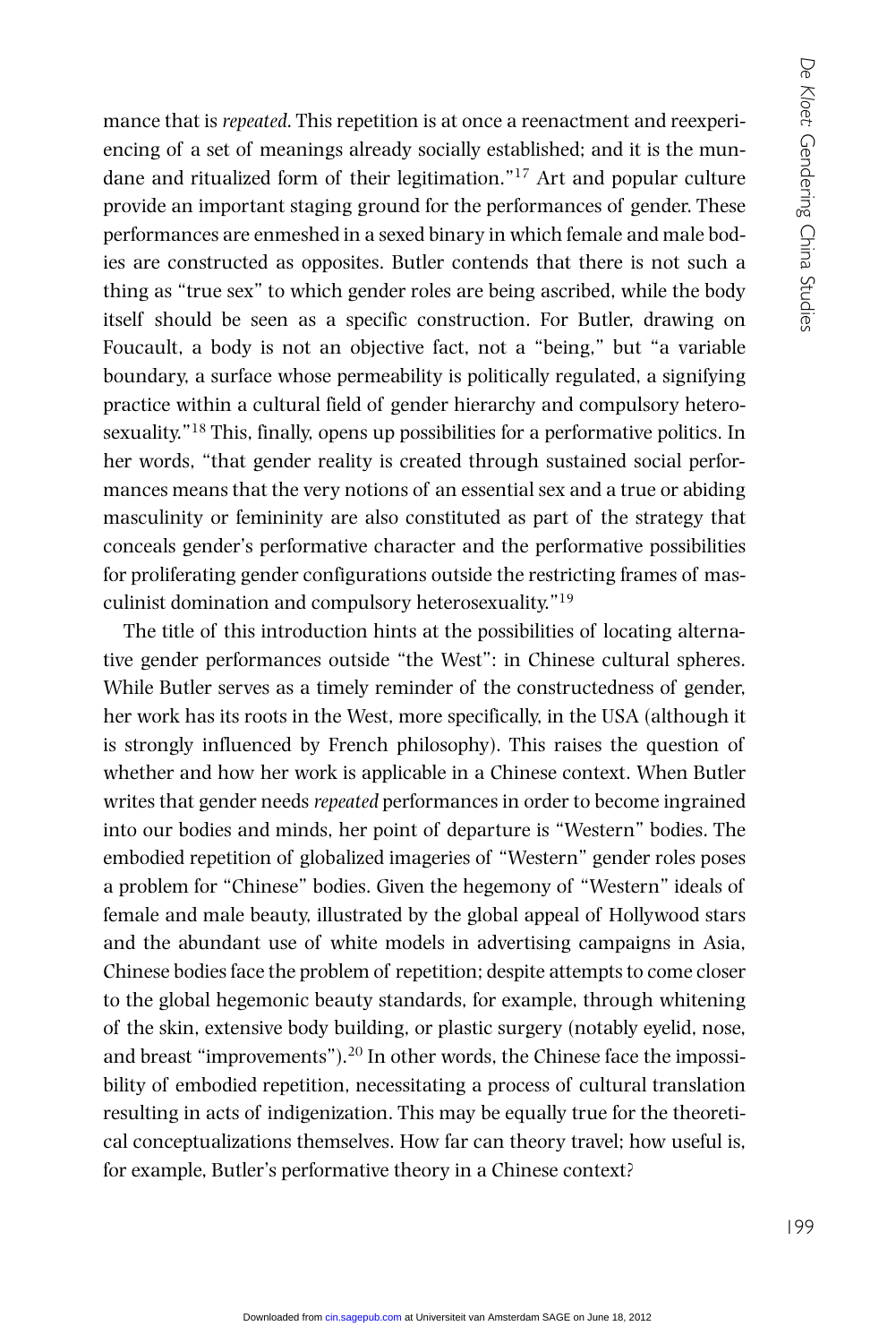#### **Lost in translation**

One recurring issue in the literature on gender and sexuality is whether and to what extent one can apply "Western" theories and ideologies towards China. What gets lost in translation, and what do we gain?<sup>21</sup> Historical and anthropological approaches are often combined with linguistic comparisons so as to tease out an assumed unique, distinct Chinese take on gender and sexuality. This produces valuable insights in particular, situated, indigenized discourses that can help to undermine the hegemony of "Western" theorizations. Here I would like to discuss three discourses whose imperialistic conceptualizations have been strongly critiqued: the discourse on gender and sex, the discourse on feminism, and the discourse on homosexuality.<sup>22</sup>

First, the sex/gender distinction. Following Brownell and Wasserstrom, in the social sciences, sex generally refers to reproductive autonomy, whereas gender refers to the roles attributed to anatomical sex.23 Whereas Butler's critique is directed against the assumed naturalness of sex, historical studies on gender in China show that gender determines sex, rather than the other way around.<sup>24</sup> As Charlotte Furth argues, in 16th- and 17th-century China, "in Chinese biological thinking, based as it was on yin–yang cosmological views, there was nothing fixed and immutable about male and female as aspects of yin and yang ... sexual differentiation depends upon the momentary balance of fluid forces in dynamically interacting relationship with one another."25 The primacy of social gender provides a space for androgynous performances and gender transgressions. Brownell and Wasserstrom quote Chinese feminist Li Xiaojiang who argues that "it would be redundant to introduce the notion of gender (*shehui xingbie*) [literally, social sex difference] to the Chinese language, since *nü* [woman/female] and *nan* [man/male] are already understood as social, not natural, beings."26

Epistemological differences between Chinese and Western conceptions of gender and sexuality explain that sex was understood in China not as an irreducible polarity in traditional Chinese cosmology, but as "one principle among many (e.g., kinship, generation and class) that determined a person's position in the family and in society."27 One's role, in particular in the family, rather than one's sex, was of paramount importance. Another example that points at the differences between "the West" and China follows from research by Tani Barlow, who observes that while in the West heterosexuality is crucial in the production of gender—resonating with Butler's heterosexual matrix—in China before the 1920s, the family was the prime site for the pro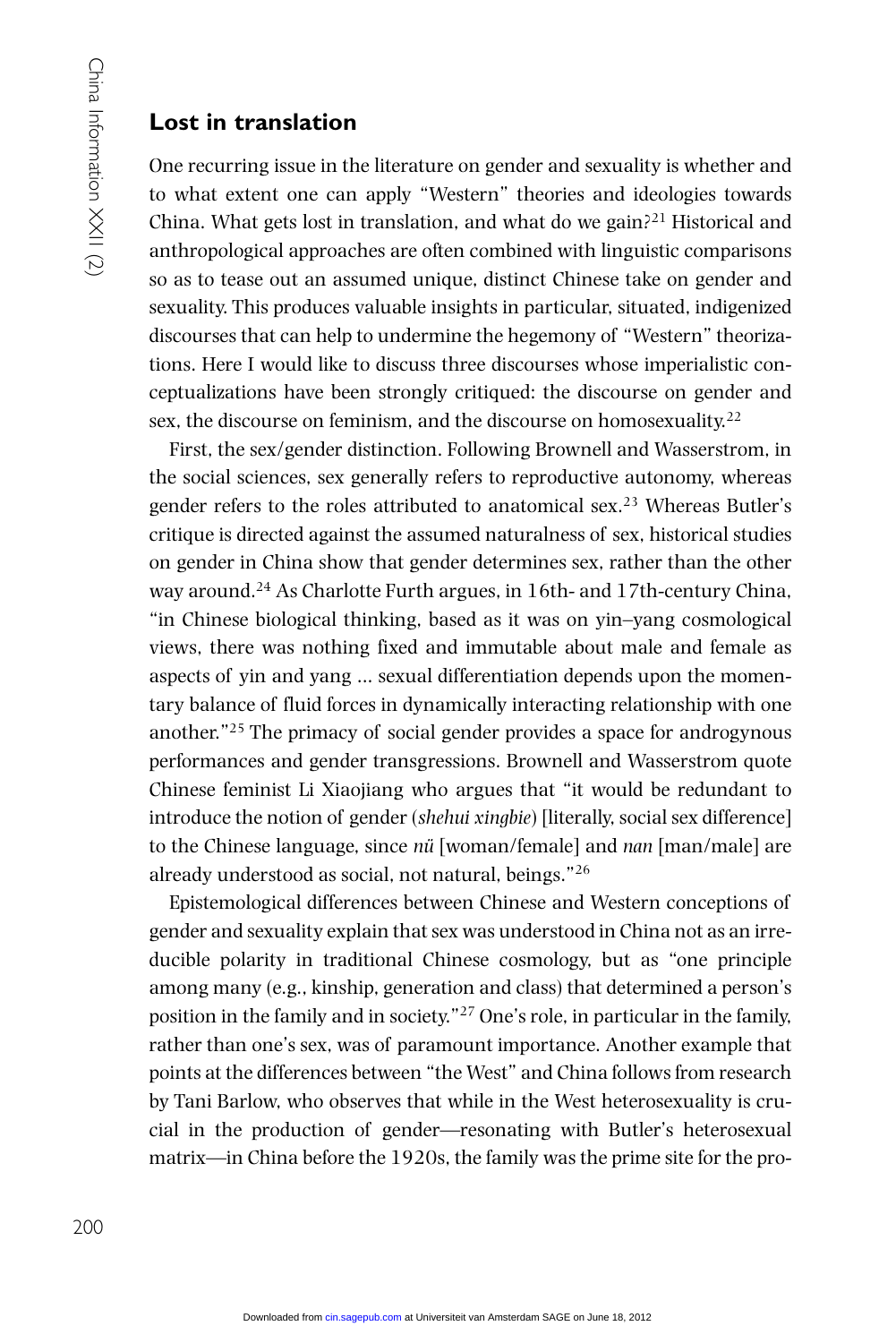duction of gender.28 Bodies, sexuality, gender, love, family—all of these constructs have specific cultural histories, Butler's idea of heteronormativity may be less applicable in a Chinese context, as is its underpinning assumed causal unity of the experience of sex  $\rightarrow$  gender  $\rightarrow$  heterosexual desire.

In relation to the contestation of the sex–gender paradigm, a second discourse that has received strong critique for its implicit imperialist conceptualizations concerns the discourse of feminism. Again, history is often invoked to articulate the Chinese take on feminism. In her review article on feminism in China, Sasha Su-Ling Welland recalls the Western coverage on the 1995 United Nations World Conference on Women, in which Chinese women were frequently depicted as not yet modern, and hence not yet free. According to Welland, this denial of coevality is akin to "banal neocolonial interpretation [that] sees Chinese feminism as behind, as not yet having caught up with the advances of feminist praxis in the West."29 Such reading denies the importance attached to women in China's pursuit of modernity over the 20th century, "from late Qin (1875–1911) repudiations of tradition to the Communist revolution."30 In particular, print media have played a crucial role in this process: "That the translation and circulation of feminism on such a massive scale was possible in the first four decades of the twentieth century was in no small part a result of the active participation in the new media by women."<sup>31</sup> The subsequent proliferation of a discourse on "new woman," however fragmented, was quite unambiguous in its orientation to a cosmopolitan, urban middle class.<sup>32</sup> Not surprisingly, gender roles changed significantly under communism. Under Maoism, class and political considerations primarily defined people, sexual discrimination was countered by an official rhetoric insisting on the equality of men and women, through "the denial of Woman as a distinct, collective gender."33 Claiming that the Chinese case is different from the West as well as from other Asian countries, Lin Chun attributes this uniqueness to the assumption that "China has had an epic and long-fought revolution for national and social liberation in which changing women's place in society was high on the agenda."34 In postsocialist China, the legacies of both socialism and feminism, with their emphasis on emancipation of workers and women, still play a distinct role that, according to Lin Chun, "can be a check on globalization while guarding the local social."35

Tani Barlow argues along similar lines, but urges us to emphasize the global implications of local knowledges. She proposes that we should read Chinese feminism as a generalized form, rather than looking for particular Chinese feminisms. Mapping out a body of recent scholarship, ranging from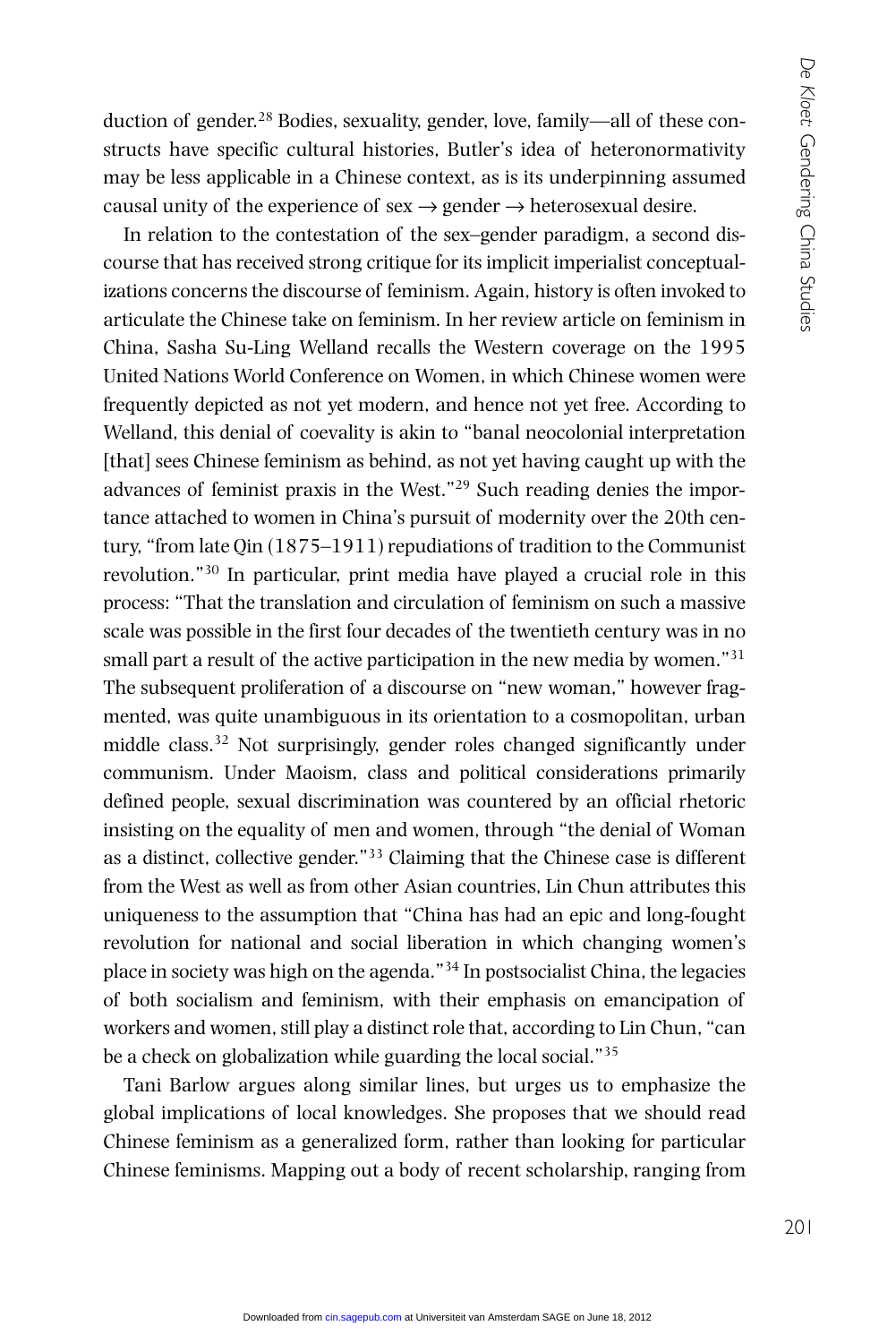China Information XXII (2) China Information XXI1 (2)

the work of Dai Jinhua to the scholarship of the late Elizabeth Croll, Barlow claims that "in China's immediate past, there exists sufficient feminist presence and practice to enable generalizations about broader contemporary problems that may not be specifically Chinese problems."36 International feminism can and should be more inclusive and use Chinese feminism to rethink issues of, for example, "poverty, geopolitical inequality, the international division of labor, legal culture, and popular claims to justice."37 This remains a formidable task for the immediate future, one that is becoming increasingly important and urgent: how to translate the scholarship as, for example, presented in this special issue, back into the general academic discourse on gender and sexuality? How to avoid it becoming ghettoized in the domain of China studies? Can the subaltern speak, to quote the title of Gayatri Spivak's famous essay, and if so, how, when, and where?<sup>38</sup> And when searching for an answer, it is crucial to include questions of economic and political inequality, alongside the question of symbolic representation. After all, to be able to speak seems insufficient to undermine gendered differences in economic and political power.<sup>39</sup>

A third line of research in which the universality of knowledge is questioned concerns research into non-Western same sex practices. Two historically oriented examples that pursue an exceptionalist agenda in which "Chinese" sexual practices are considered essentially different from "Western" practices are Chow Wah-Shan's *Postcolonial Tongzhi* and Bret Hinsch's *Passions of the Cut Sleeve*. <sup>40</sup> Both readings tend to project an idealized past onto a sinified future. Chow argues that the Chinese attitude towards sexuality, including same-sex acts, has always been tolerant, nonstigmatized, if not downright celebratory. Chinese culture, for him, is "a crystallisation of Confucianism, Taoism and Buddhism, all of which do not consider sex shameful, nor is homosexuality treated as a perverted, sinful act."41 Turning again to historical sources, he notes: "This positive praise of sexual enjoyment, regarded as one of the most natural things in human life, fills the pages of many Chinese literary works through the dynasties."42 As long as such sexual enjoyment, be it same-sex or not, did not threaten family responsibilities, Chow adds, it would not lead to any problems in the Chinese societies. He consequently argues for a nonconfrontational-, nonverbal-, and nonsex-oriented model.

Other attempts at exploring Asian queer cultures have been more critical and self-reflexive, most notably the work of Chris Berry, Helen Hok-sze Leung, Song Hwee Lim, Fran Martin, and Audrey Yue.<sup>43</sup> According to Chris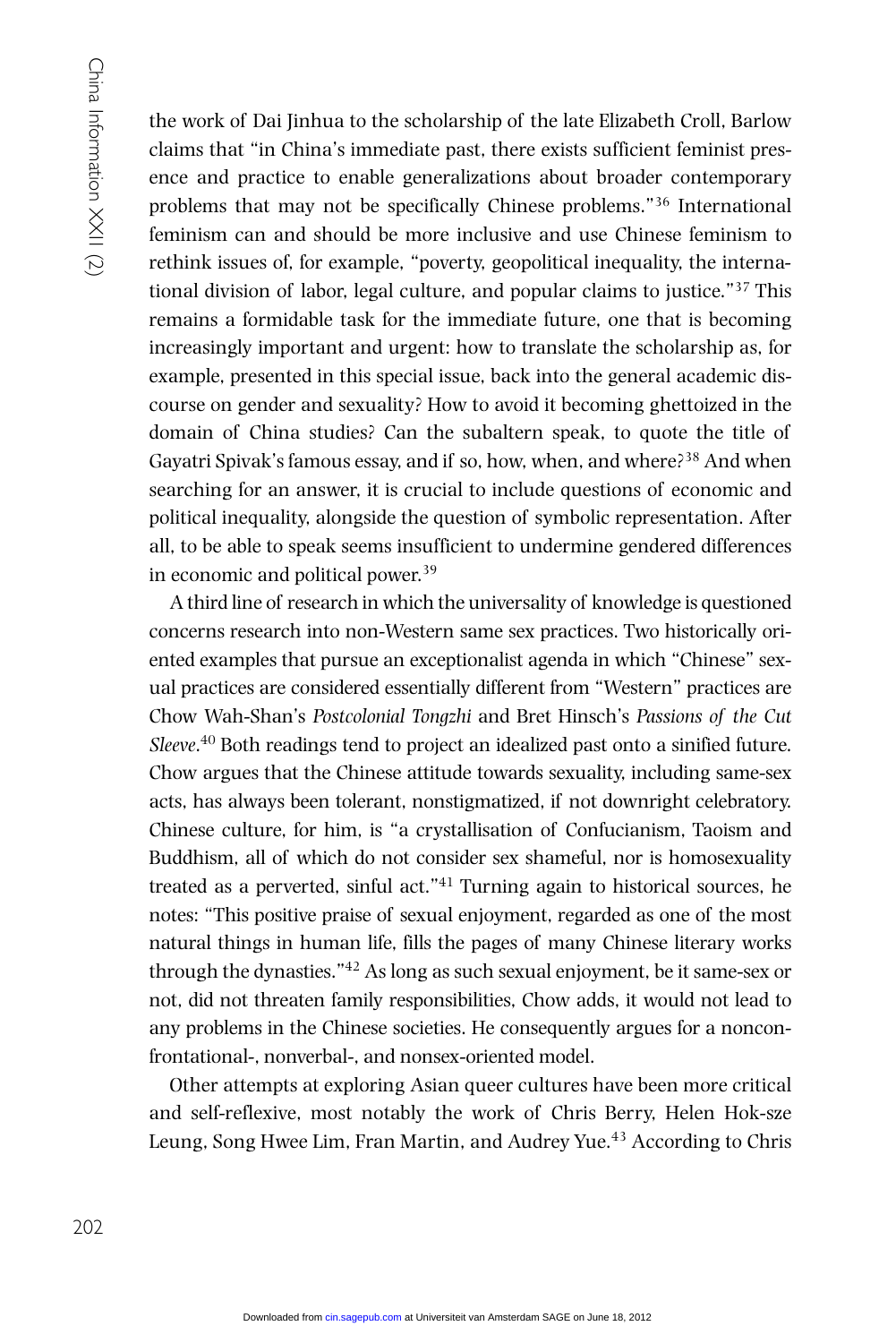Berry, even when concepts such as "gay" and "lesbian" travel globally, they may not mean the same everywhere.<sup>44</sup> Western discourse is appropriated selectively and indigenized, "to fit local cultural constructions of same-sex eroticism and multiple gender identities."45 In a recent special issue of *Inter-Asia Cultural Studies*, the editors aimed to provide space for "the abundant heteroglossia of 'local' theorizations that inevitably come along with the queer struggles carried out at specific locations."46 The issue includes a piece by Helen Hok-Sze Leung in which she not only critically engages with the already mentioned work by Chow but also digs up queer stories and analyses that have largely escaped the academic gaze, most notably Anson Mak's *Bisexual Desire*. <sup>47</sup> Mak's work, according to Leung, searches for new spaces of thought and writing, a process during which her discomfort with queer and *tongzhi* (同志) discourse becomes increasingly prevalent.<sup>48</sup> What Leung aptly describes is the queer struggle over meaning, in which theory and everyday life feed each other, propelling the endless and utterly selfreflexive—and hence critical—production of a discursive comfort zone, neither colonized by global theory nor essentialized by local fantasy. Moving from queer discomfort to the production of homosexual identities in Chengdu, the work of Wei Wei shows how gay men navigate between different identity labels: "wandering men" (*piao piao* 飘飘), *tongzhi*, and gay all of which have their specific cultural references and political implications. The *piao piao* identity is very much characterized by being rootless, associated with outcasts and rebels. Due to such associations, the term *tongzhi* was eagerly employed, after which gay became the vernacular term in the Chengdu gay scene. For mobilization purposes, in Wei Wei's view, a politics of identity would entail a skillful navigation between these identity labels, making the best use of their cultural and political implications.<sup>49</sup> Wei's observation resonates with Lim's point that "the untidiness of the linguistic and translinguistic practice should suffice to alert us that each discursive mobilization is contingent, contemplated, and at times contested, be it labeling by others or a self-identificatory strategy."50 Studies such as these, in which thick, contextualized, and historicized descriptions of queer (or, by the same token, gendered) lives—or mediated representations of which are analyzed, may work best to counter the universal pretensions of global theorizations on gender and sexuality. They probe into alternative modes of thinking and living reality, helping to uproot histories and liberate voices that have so far by and large been silenced.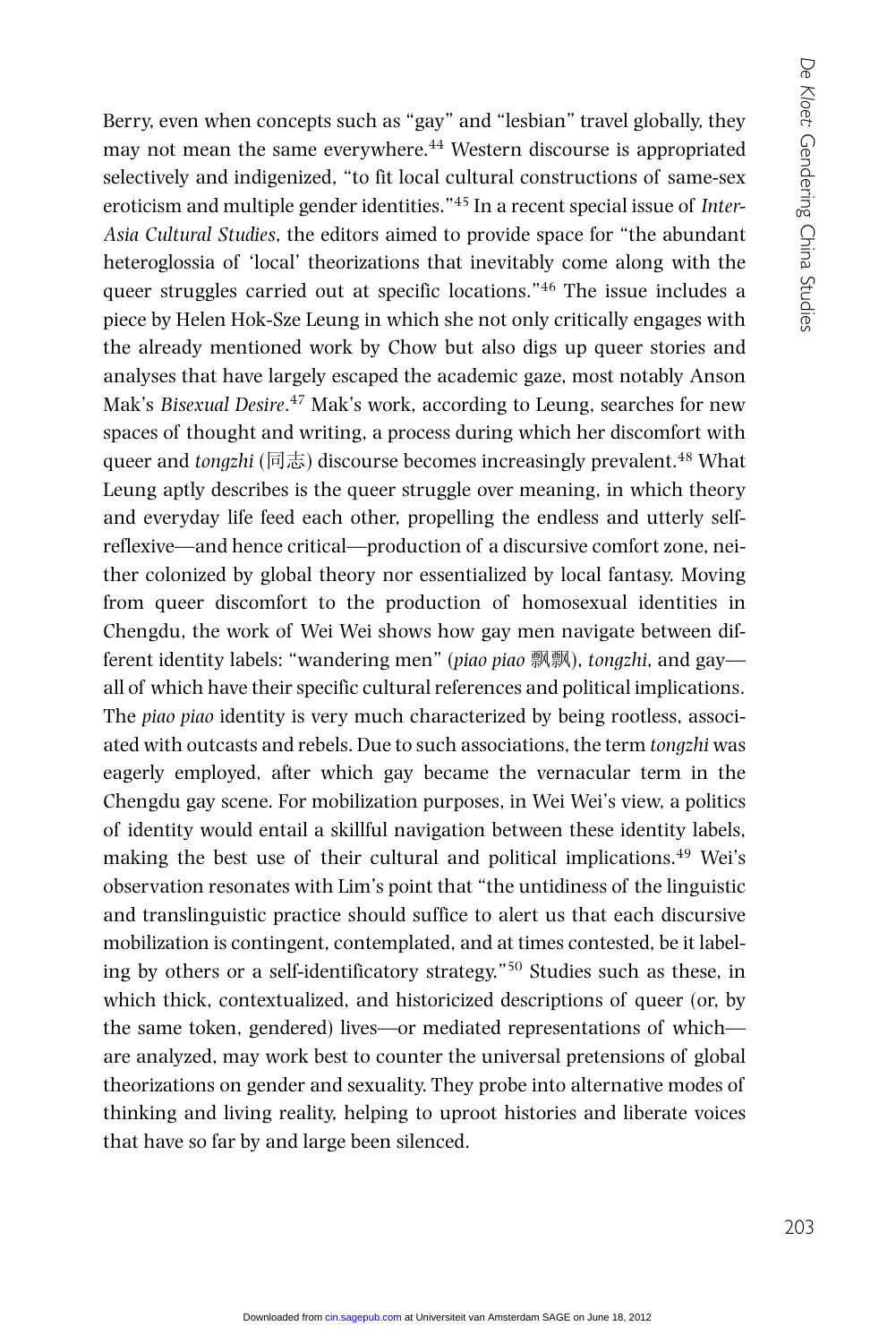#### **Lost in translation—part two**

Insisting on unique knowledge systems that are at odds with the hegemonic theorizations of the West bears the potential of undermining and challenging the latter, giving voice to an academic community that is consistently marginalized in the global academic milieu. Yet, the appeal to native knowledge runs the danger of becoming an essentializing, hegemonic discourse on its own. The danger of the call for localized theories is that "Western" cultural imperialism with its orientalist undertones is being inverted into an equally problematic occidentalist narrative.<sup>51</sup> It threatens to become culturally essentialist and in convenient compliance with a Chinese nationalism and particularism currently so much endorsed by the authorities. Challenging a universalism by a particularism can easily take the form of talking back in inverted stereotypes ("you stress sex, we stress family"). The task we face is that of "criticizing both the hegemonic status of Western theoretical thinking,"52 while simultaneously challenging an "idealist insistence on a separate, self-sufficient 'Chinese tradition' that should be lined up against the Western one because it is great if not greater."53

To evoke and celebrate a vocabulary that is considered uniquely Chinese such as *tongzhi* as a reference to homosexual—may be interesting in that it shows the multiplicity of global gay culture. Yet it can also turn into another essentializing label—assuming if not demanding a universal Chinese gay experience. Chow's propagation of *tongzhi* culture as a viable alternative for gay culture has been heavily criticized as essentialist, conservative, and patriarchal.54 As Wong observes aptly, "the dynamics of global and local gay culture should be explored in a more sophisticated manner that avoids the reification of Chinese culture and the polarization of the West and the non-West."55 Particularly problematic of such a polarization is that it enacts the hegemonic discourse by equating the West with the global, and the non-West with the local—as if only the West has the privilege to universal knowledge claims. This also denies the point that the alleged local has always already been infected by the alleged global, which further undermines the global/local dichotomy. In line with Lim, the local ought to be understood as the already translated condition: "the terms of translation and the question of translatability have to be problematized as a precondition of any travelling theory rather than as mere effects brought about by the transnational exchange."56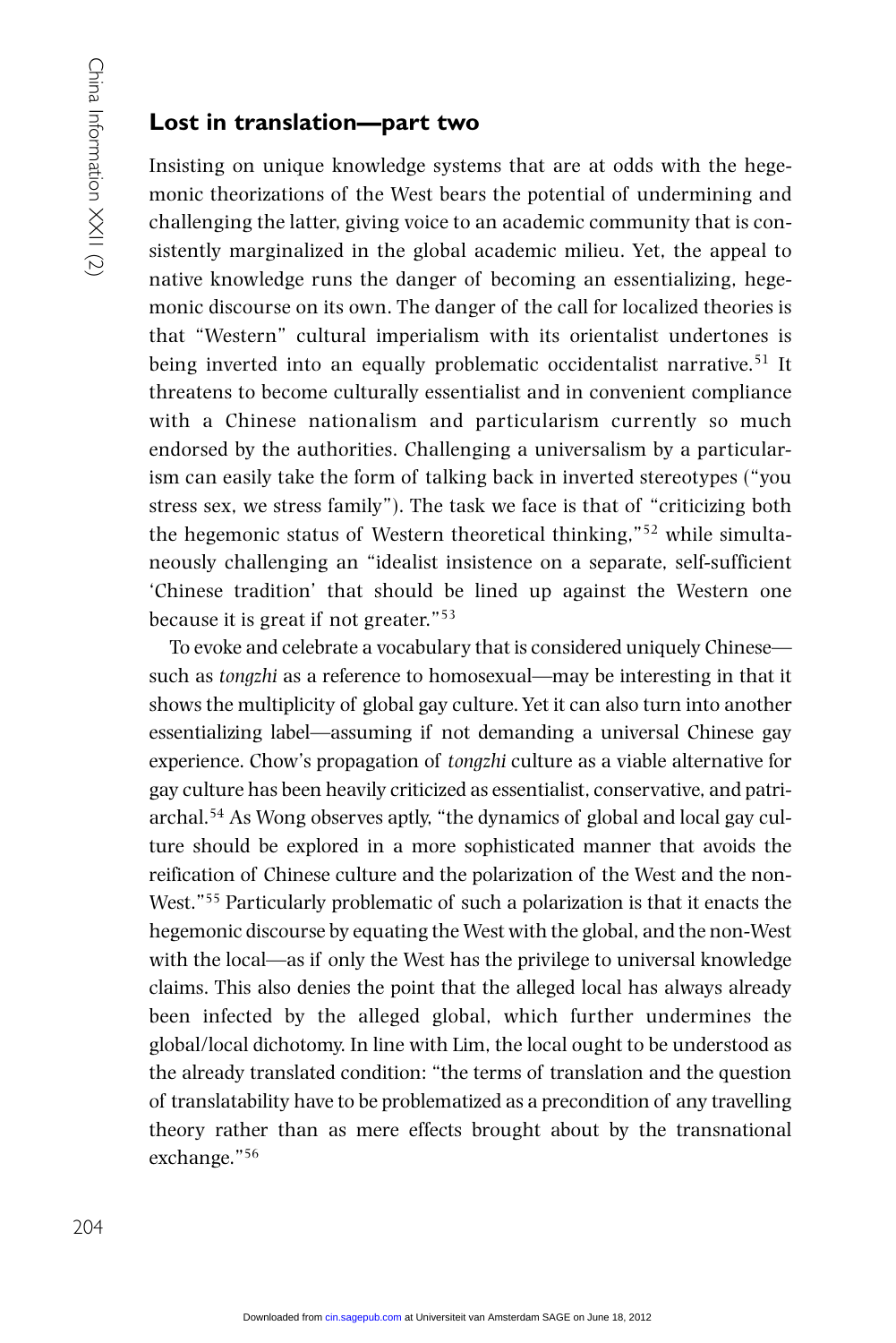Sinified versions of homosexuality produce their own tactics of exclusion, inclined to repeat the basic global structures of hegemony by its banal inversion. They leave out, for example, the Chinese lesbian who identifies with globalized terms such as homosexual and lesbian, who prefers to listen to K. D. Lang's songs, comes out to her family, prefers a provocative way of dressing, demands political rights, and so forth. As Rey Chow remarks, "the advocacy for a return to indigenous theory and culture usually masks, with the violence of 'the West,' the violence of the cultural politics that is *within* an indigenous culture."57 Consequently, as Lim convincingly argues, terms such as "homosexual" or "Chinese homosexual," "are not essential qualities but expressions and constructs determined by social, economic, political, cultural, historical, ideological, and discursive forces. It is not *what* they are but *how* they have been constructed, spoken of, mobilized, by whom, for what purposes, to what audiences, and *why* that are the crucial questions."58

Furthermore, the occidentalist trap of a particularist reading of gender and sexuality often operates on a logic where the "West" is presented as a unified, Euro-American sphere. However, just as "China" is not one, neither is "the West." More importantly, under current forces of globalization it becomes increasingly urgent to multiply both constructs while exploring their increasing interdependencies, mutual conceptual cannibalizations, and cross-fertilizations. This requires a paradoxical balancing act that navigates between insisting on situated—that is, historically and culturally contingent—knowledges, while at the same time deeply mistrusting any claim to unique particularity. When discussing the importance of critiquing the hegemony of theory flowing from the metropolitan centers in "the West" to the peripheries, Wei-cheng Chu and Fran Martin argue that "we can expect local theories to be less dependent upon metropolitan ones only if the hegemonic status of the latter is relativized or provincialized."59 One step is, following Kuan-hsing Chen, to diversify the interlocutors and aim at an intraregional dialogue. By including different sites of "China," the collection of articles in this issue is precisely trying to do that: showing the multivocality of "Chinese," thereby resisting any claim to assumed essential qualities.<sup>60</sup>

The project of diversifying the interlocutors of Western theory can and should, I believe, be carried out in conjunction with efforts to diversify "the West" and, in particular, to scrutinize the hegemony of the USA vis-a-vis the UK and the more peripheral continental Europe.<sup>61</sup> In their essay 'On the Cunning of Imperialist Reason', Bourdieu and Wacquant wrote that globalized theorizations on, for example, race and multiculturalism, tend "to make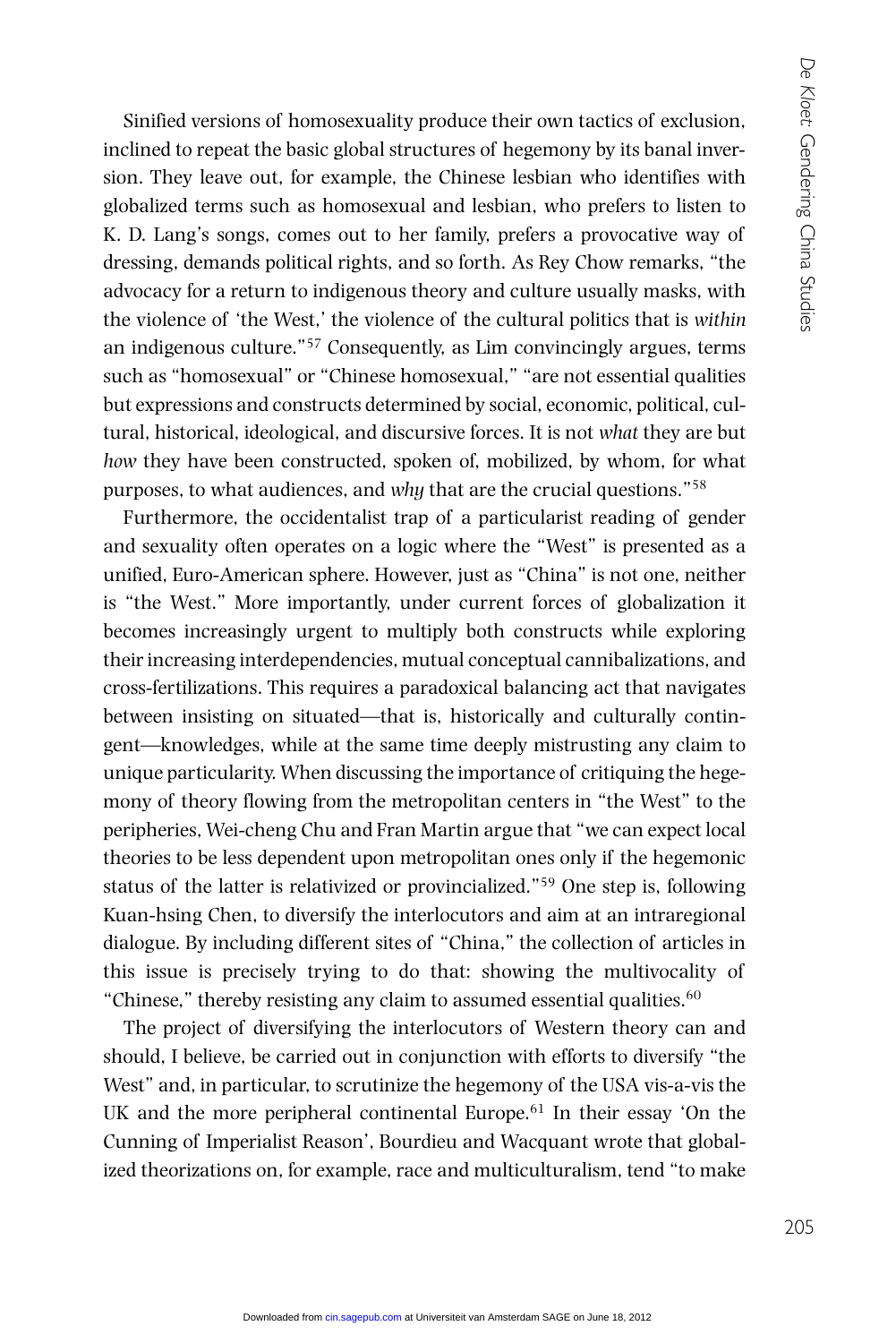one forget that they have their roots in the complex and controversial realities of a particular historical society, now tacitly constituted as model for every other and as yardstick for all things."62 They speak of "false universalizations" and "conceptual barbarisms" that occur when theoretical concepts are applied to and/or translated outside their place of origin. The attraction of American research equals that of Hollywood, pop music, and the Windows operating system $63$ —in which the UK serves as the Trojan horse through which American theory and conceptualization enter the intellectual field of Europe. The consequences of such conceptual imperialism are, if we are to believe the authors, not just academic sloppiness and populism, but profoundly social, cultural, economic, and political. When arguing, rightly, for the urgency to multiply the idea of "China"—that always contested "discursively produced and socially and historically contingent collective entity"64—and "Chineseness," and as such resist any essentialization, it is crucial to push forward a similar political agenda for "the West" and for "Western" theory.

## **Interdisciplinary, intersectional, and multisited performances**

The title of this section refers to the possible answers I would like to explore to the three questions with which this article started: on the question *how* to study, I argue for an interdisciplinary approach; on the question *what* to study, I propose an intersectional take; and on the question *where* to study, I opt for a multisited methodology.

First, interdisciplinarity. The call for interdisciplinarity so as to avoid monodisciplinary biases, if not obsessions, and to arrive at a theoretically sound, critical, and reflexive analysis almost feels like an outdated, worn-out story. Many disciplines are keen to present themselves as very open and hospitable, as cheerfully including insights and methods from other disciplines. But, generally, academic practices remain comfortably in disciplinary enclaves with heavily guarded boundaries. China studies, for example, has by and large refused to take up Edward Said's challenge to scrutinize the ways in which the production of knowledge on China is implicated in global power imbalances rooted in colonialism and imperialism. In the words of Harootunian, "As for this significant but missed opportunity, it is important to say here that the indifference of Area Studies to Said's strategic observation meant that it would remain locked in its own enclaves of knowledge and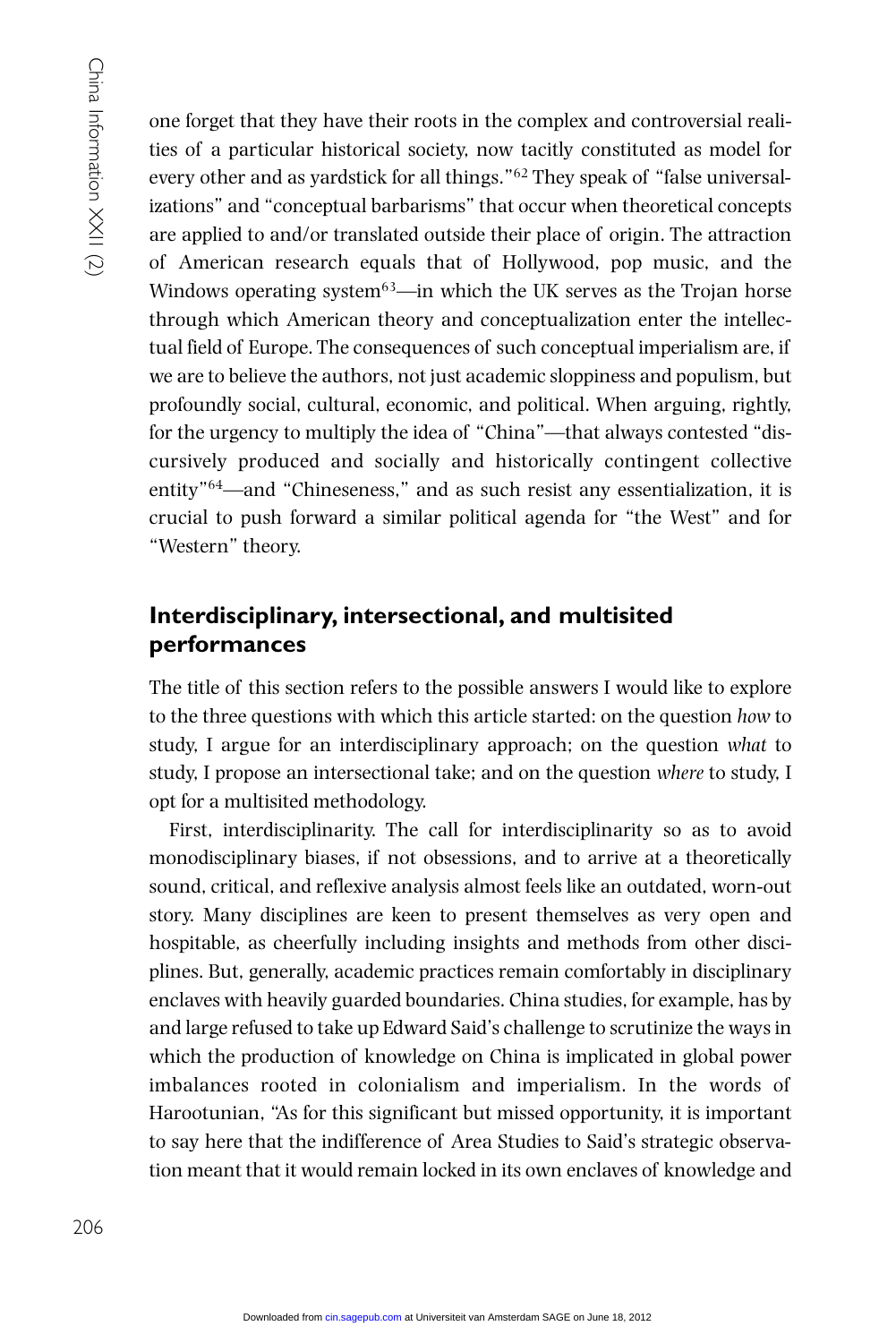that the work of rethinking regions outside Europe, what had become marked as the Third World, would pass to English studies and the humanities."65 In proposing more promiscuity between cultural studies and China studies, it becomes possible to challenge the Anglo-Saxon bias of cultural studies,<sup>66</sup> while simultaneously aiming at more reflection upon the power– knowledge nexus that underpins China studies. As Appadurai remarks, "critical research on globalization requires Area Studies more than ever. But this new kind of Area Studies must be prepared to look at geography, history, language and culture in new ways, not only as conditions and heritages but as horizons and as projects."67 Rather than reifying China as an existing entity, we need to "move into new regionalisms, new mobilities, new cartographies."68

Second, intersectionality. In his book *Global Modernity*, Arif Dirlik laments the demise of class as an analytical and political concept in favor of other labels such as gender and race. The concept of class, according to Dirlik, "has gone out of fashion these days, partly due to the failures of class politics but also because the concept has been the object of systematic forgetting not just in conservative circles but among radicals preoccupied with other concerns such as gender and race."69 In the regionalism of area studies and the constant valorization of the formation of subjectivity in cultural studies, Dirlik is right that questions of politics, and in particular capitalism, tend to be rendered invisible. However, claiming that a focus on one concept necessarily rules out attention to other concepts is questionable, as testified by studies on gender, which frequently relate female experiences and identities to other categories, such as class or the nation-state.70 According to Brownell and Wasserstrom, the current proliferation of discourse on gender in China produces a "multiplicity of theoretical perspectives [that] has brought increased attention to the ways that understandings of gender can change according to a person's life stage, ethnicity, social class, or sexual orientation. We are also paying more attention now than in the past to the ways in which the meanings attached to maleness and femaleness help to structure other identities, such as nationality, ethnicity, social class and so forth."71 These words resonate with the afterword of Hershatter's book, in which she warns against the erection of boundaries producing Chinese women studies as a distinct field. Hershatter proposes to think of women studies not as a field, but as a "conjuncture" involving a constant recombination, flux, and variety of determinants, always "entangled with the tracing out of other processes of subject formation."72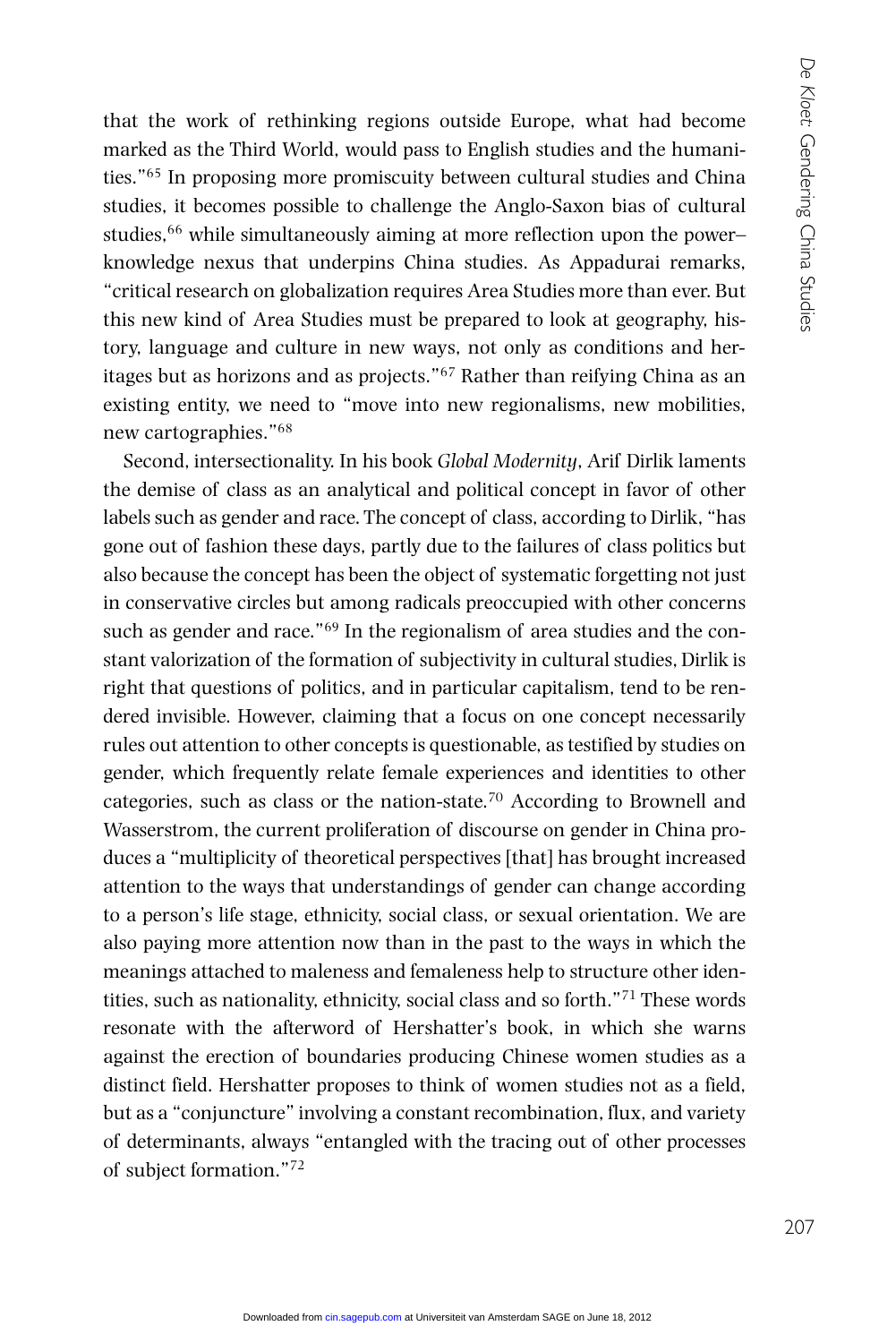Intersectionality can help do that, as it locates identity politics at the intersection of two or more aspects of identity, for example, ethnicity and gender. It points at "the relationships among multiple dimensions and modalities of social relations and subject formations."73 The aim of an intersectional approach is to avoid essentializing identities under the rubric of "black" or "woman" by pointing at not only intergroup but also intragroup differences. Crenshaw argues that "intersectionality offers a way of mediating the tension between assertions of multiple identity and the ongoing necessity of group politics."74 While identity politics takes place at the intersection of, for example, being Chinese, being a factory worker, and being a woman, analyses of gender representations should zoom in on these focal points of intersection.75

Third, the need for comparative and multisited studies. Following the tendency of China studies to take mainland China as the epicenter of its academic endeavors and the current global fascination for mainland China with its spectacular economic growth and social transformation, epitomized by the hosting of the 2008 Olympiad in Beijing, it becomes increasingly relevant to insist on multiplying if not queering "China" and "Chineseness."76 Different trajectories are possible, one of which is to follow fault lines of differences *within* China. The work of Louisa Schein, for example, shows how the Miao women serve as the feminized keepers of tradition and the exotic others through which Han Chinese can perform their assumed modernity.<sup>77</sup> Unpacking China's internal Orientalism and its gendered implications may help to further problematize the imagined community called China. Another option is to move outside mainland China and take more peripheral sites such as Hong Kong, Taiwan, Singapore, and the Chinese diaspora as sites of research.78 Such an approach runs the danger of slipping into a narrative of an emergent transnational cultural China, bound by assumed unique cultural traits.79 As Ang observed, Tu Weiming's idea of a cultural China, although located in the periphery, is motivated by another kind of centrism along cultural lines that tends to imprison Chinese as well as Chineseness. To quote Ang's belligerent response, "if I am inescapably Chinese by *descent*, I am only sometimes Chinese by *consent*. When and how is a matter of politics."80

One way to resist global cultural imbalances is to insist on a comparative approach, either involving different research sites, or locating the comparison *within* the fragmented domain of Chinese gender studies. In her reflections on area studies, Rey Chow argues that its "apparently monolingual, monocultural, or mononational investigations ... should be understood as full-fledged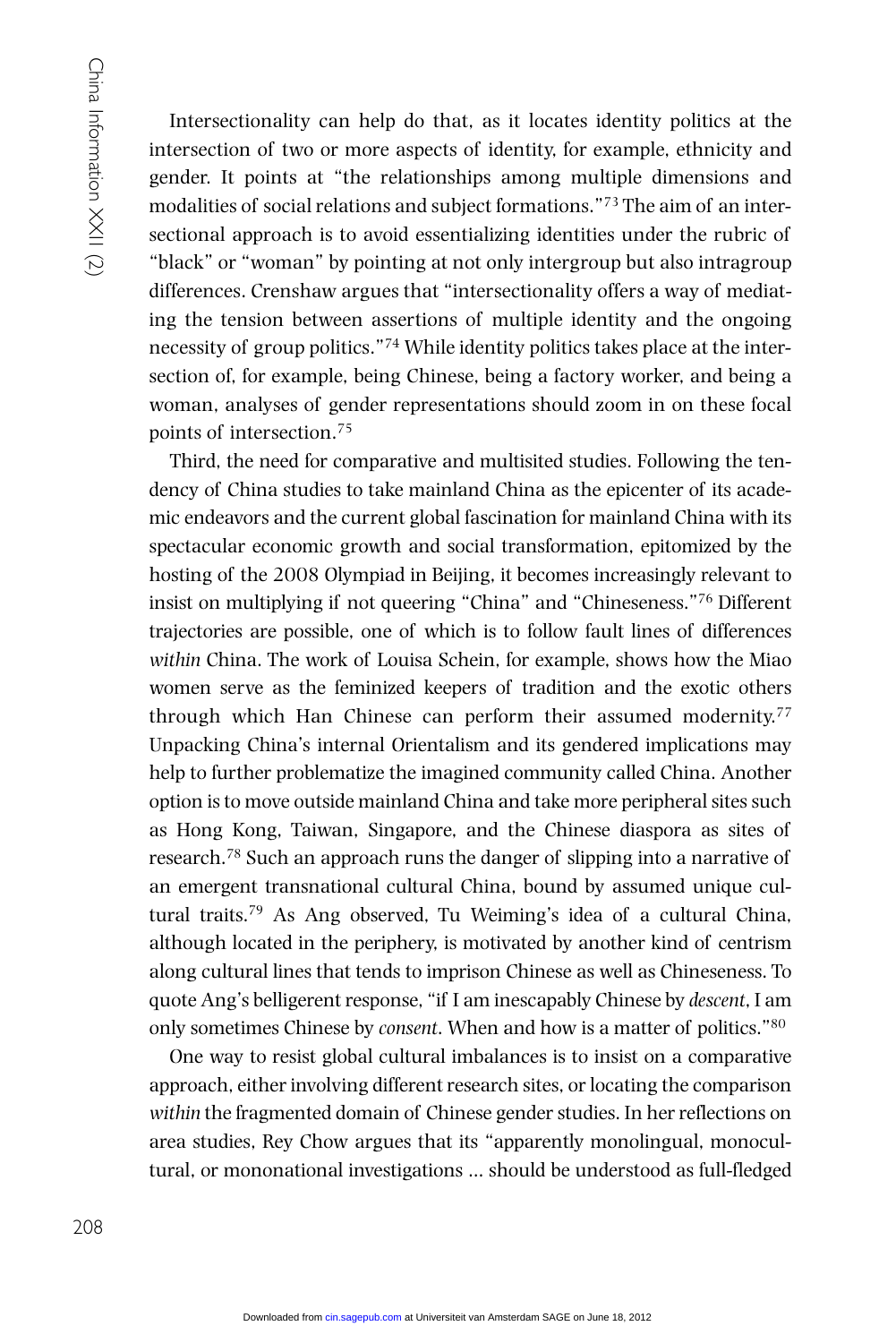comparative projects, their precarious and enigmatic enunciations bearing testimony to an interlingual, intercultural, and international historicity that exposes the positivistic limits of the (Western) human sciences."81 Any study should involve theoretical and cultural translations that propel *mutual* pollution of concepts and practices, and such pollution, a decidedly positive term to me, may poke holes in our theoretical endeavors, just as it may unsettle any cultural essentialism.82

Most banal but nevertheless important to note is that a continuous reflection upon the choices underpinning the locality of one's research, and in particular on the essentializations, generalizations, and implicit or explicit exclusions this may produce, remains of paramount significance in *all* academic practices. We need, in other words, to provincialize Asia, China, perhaps even more relentlessly, Europe and North America.<sup>83</sup> The punk band Hang on the Box sing that they are "No More Nice Girls." But then not only girls have lost their innocence and fixity, also boys, heterosexuals, homosexuals, places, countries, concepts, theories, and so on. In an era of lost innocence, when all production of knowledge is haunted by its complicity with power, an interdisciplinary, intersectional, and multisited approach may be one of the few tools we have to identify, understand, and hopefully resist the seduction of both cultural essentialism and cultural relativism.

#### **The contributions**

The articles in this special issue have inspired my attempt to reflect upon questions of academic discipline, object of study, and site of research. All of the contributions explore, in my reading, different answers, or better, research angles and trajectories, in relation to these questions. The articles navigate through different sites, include concepts and methods from different disciplines, and resist focusing solely on gender or sexuality, but link these to other identificatory processes.

Sun Wanning explores, based on interviews and media reports analysis, how stories about domestic workers proliferate in Chinese media. With the rapid emergence of an affluent middle class, paid domestic work has become increasingly common in mainland China. "Maid stories" in the media catering to the middle class frequently suggest a link between the figure of the maid and criminality and sexuality. Sun explores the range of gendered positions and modes of sexual subjectivity, that have been articulated in these stories.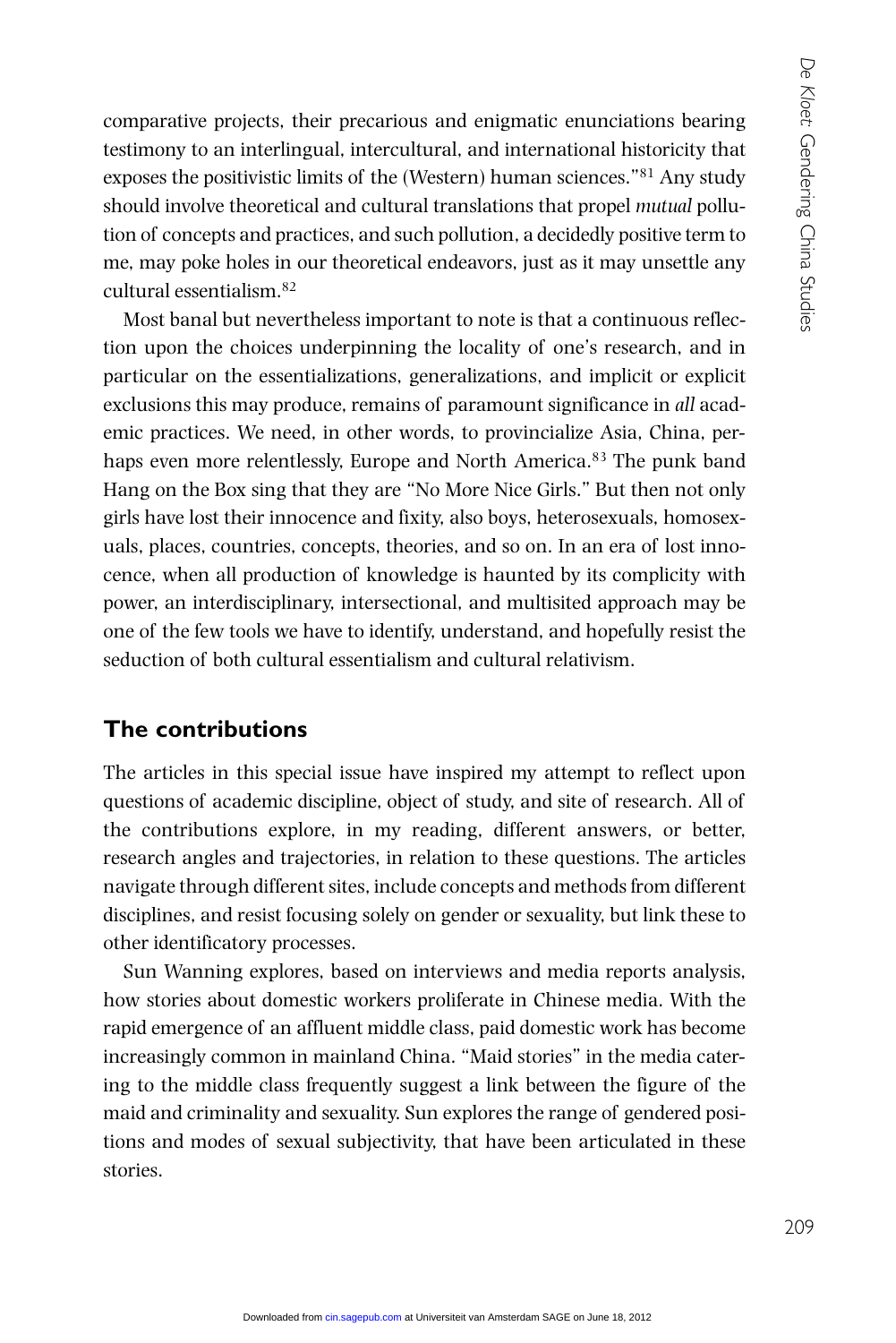Carolyn Cartier shows how Hong Kong female artists negotiate a position in an art world that is dominated by male Beijing visual artists. Compared to Beijing, Hong Kong art occupies a more marginal, underground position, both within the highly commercialized context of Hong Kong as well as globally, in which neither female artists nor Hong Kong are appreciated tokens of difference. Yet, as Cartier shows through a case study of one exhibit-event, "If Hong Kong, A Woman/Traveller," it is precisely the liminal position of Hong Kong, a city facing significant political change and economic restructuring, which has propelled the rise of a contemporary art movement.

Korean drama appeals to a broad audience, producing a pan-Asian cultural sphere. Irene Yang analyzes how the labeling of Korean drama in Taiwan as a distinct genre is motivated by a politics of gender, ethnicity, and class that are the result of postcolonial nation formation and globalization. Hegemonic processes of distinction are at play, privileging Chinese hegemony, neoliberal globalization, and masculinity—at the expense of predominantly rural women.

Moving further south to Singapore, Kenneth Chan explores the proliferation of gay cultures. Under a regime that is openly hostile towards homosexuality homosexual acts are illegal under the Penal Code of Singapore—television, cinema and, particularly, theater, are pivotal vehicles for the expression and construction of gay identities. Chan expresses the utopian hope that Singapore will manage to engage with the schism between global openness and the insistence on Asian social and moral values.

Whereas gay men in Singapore are being marginalized on the basis of their sexual identity, Chinese men in the Netherlands are trying to come to terms with a hegemonic discourse that valorizes a strong, powerful, and athletic masculinity. Yiu Fai Chow examines the question of how Chinese-Dutch men negotiate their masculinity in a context where their masculinity is marginal. Chow shows how contemporary transnational popular culture, in this case martial arts films, rather than "indigenous" discourses on Chinese masculinity, opens up possibilities for Chinese men in the Netherlands to articulate and construct different masculine ideals.

Finally, back to mainland China, Harriet Evans presents a historical analysis of representations of gender and sexuality. In today's China, sex sells, and it presents one of the main metaphors for unbridled consumerist modernity. The body is increasingly presented as a site of consumption and a site of pleasure. At first glance this may seem like another feminist step, somehow resonating with the discourse of "girl power." In her analysis, Evans warns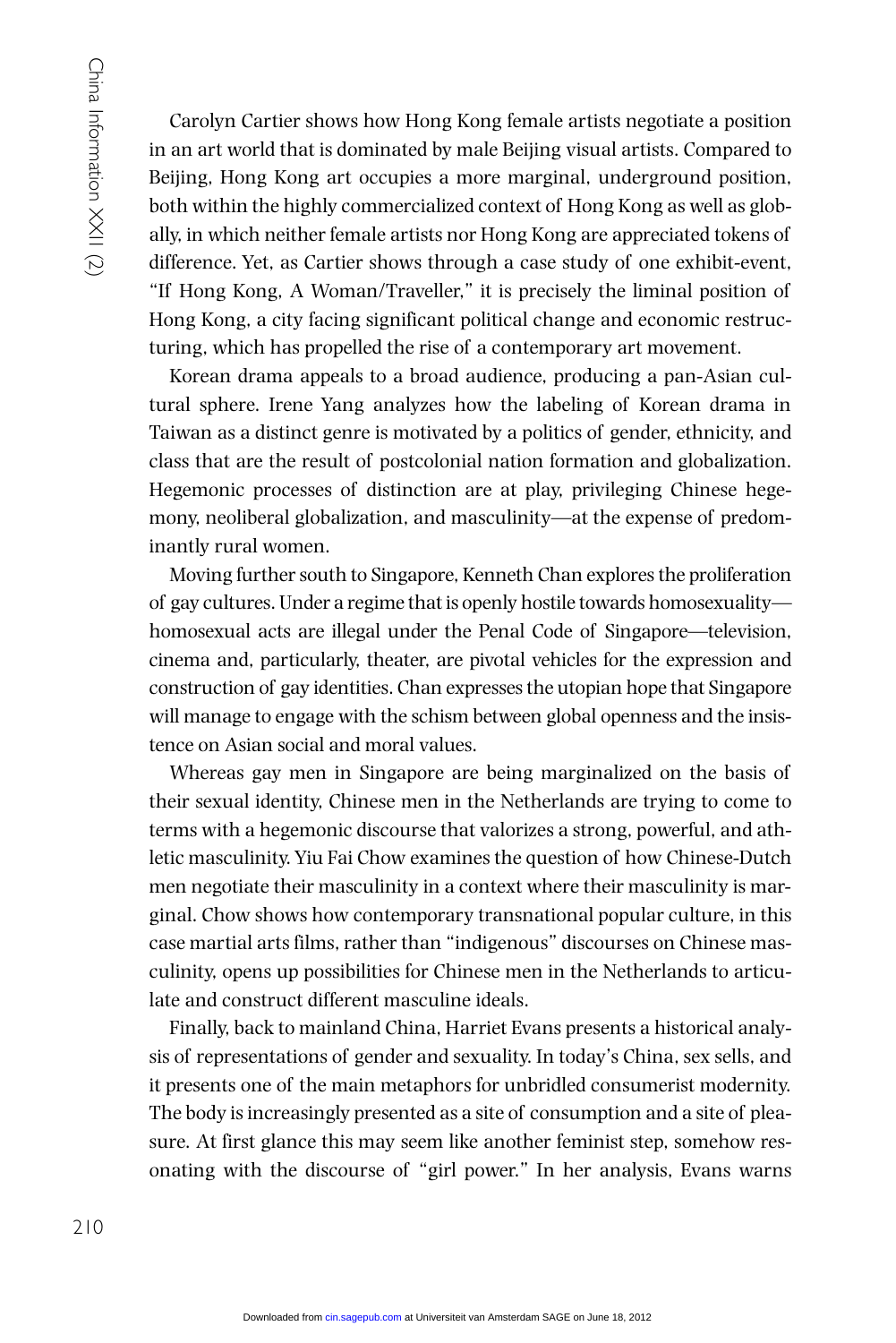against optimistic readings, and shows how the 21st-century Chinese sexed body may actually help to keep gender hierarchies and injustices intact.

#### **Notes**

The author would like to thank Yiu Fai Chow and Giselinde Kuipers for commenting on an earlier version of this text and Tak-Wing Ngo for his invitation to edit this special issue.

<sup>1</sup>It is worth noting that female diasporic authors such as Jung Chang and Amy Tan tend to attract more international attention and reputation than their male counterparts. 2 Paradigms of cultural studies that are most directly relevant for China studies are the

critique of Orientalism (Edward Said); subaltern studies (Gayatri Spivak), and the discourse on hybridity (Homi K. Bhabha). For a critical discussion of these paradigms, see Rey Chow, *Ethics after Idealism–Theory–Culture–Ethnicity–Reading* (Bloomington, IN: Indiana University Press, 1998), 2–4; and Harry D. Harootunian, "Postcoloniality's Unconscious/Area Studies," in *Learning Places—The Afterlives of Area Studies*, ed. Masao Miyoshi and Harry D. Harootunian (Durham, NC: Duke University Press, 2002), 150– 74. In my reading, postcolonial studies can be grouped under the more general rubric of cultural studies.<br> $3$  Pierre Bourdieu and Loic Wacquant, "On the Cunning of Imperialist Reason,"

*Theory, Culture & Society* 16, no. 1 (1999): 47.

<sup>4</sup> Benedict Anderson, *Imagined Communities* (London: Verso, 1991).

<sup>5</sup> Pierre Bourdieu, *The Field of Cultural Production* (New York: Columbia University Press, 1993).

<sup>6</sup> See for a list of risks involved in the "not-so-innocent taxonomical choices" one makes when working in Chinese women studies, Gail Hershatter, *Women in China's Long Twentieth Century* (Berkeley, CA: University of California Press, 2007), 2.

<sup>7</sup> Hershatter, *Women in China's Long Twentieth Century.*

<sup>8</sup> Ibid., 1.

<sup>9</sup> Susan Brownell and Jeffrey N. Wasserstrom, "Introduction: Theorizing Femininities and Masculinities," in *Chinese Femininities/Chinese Masculinities—A Reader*, ed. Susan Brownell and Jeffrey N. Wasserstrom (Berkeley, CA: University of California Press, 2002), 1–41.

<sup>10</sup> Most notably, Tani E. Barlow, ed., *Gender Politics in Modern China: Writing and Feminism* (Durham, NC: Duke University Press, 1993); Elizabeth Croll, *Socialism and Feminism in China* (London: Routledge, 1978); Harriet Evans, *Women and Sexuality in China: Female Sexuality and Gender since 1949* (Cambridge: Polity Press, 1997); Christina Gilmartin, Gail Hershatter, Lisa Rofel, and Tyrene White, eds, *Engendering China: Women, Culture, and the State* (Cambridge, MA: Harvard University Press, 1994); Zheng Wang, *Women in the Chinese Enlightenment: Oral and Textual Histories* (Berkeley, CA: University of California Press, 1999); Margery Wolf and Roxane Witke, eds, *Women in Chinese Society* (Stanford, CA: Stanford University Press, 1975); Mayfair Mei-hui Yang, *Spaces of Their Own: Women's Public Sphere in Transnational China* (Minneapolis, MN: University of Minnesota Press, 1999); and Marilyn B. Young, ed., *Women in China* (Ann Arbor, MI: University of Michigan Center for Chinese Studies, 1973).

<sup>11</sup> Brownell and Wasserstrom, "Introduction," 5.

 $12$  Ibid.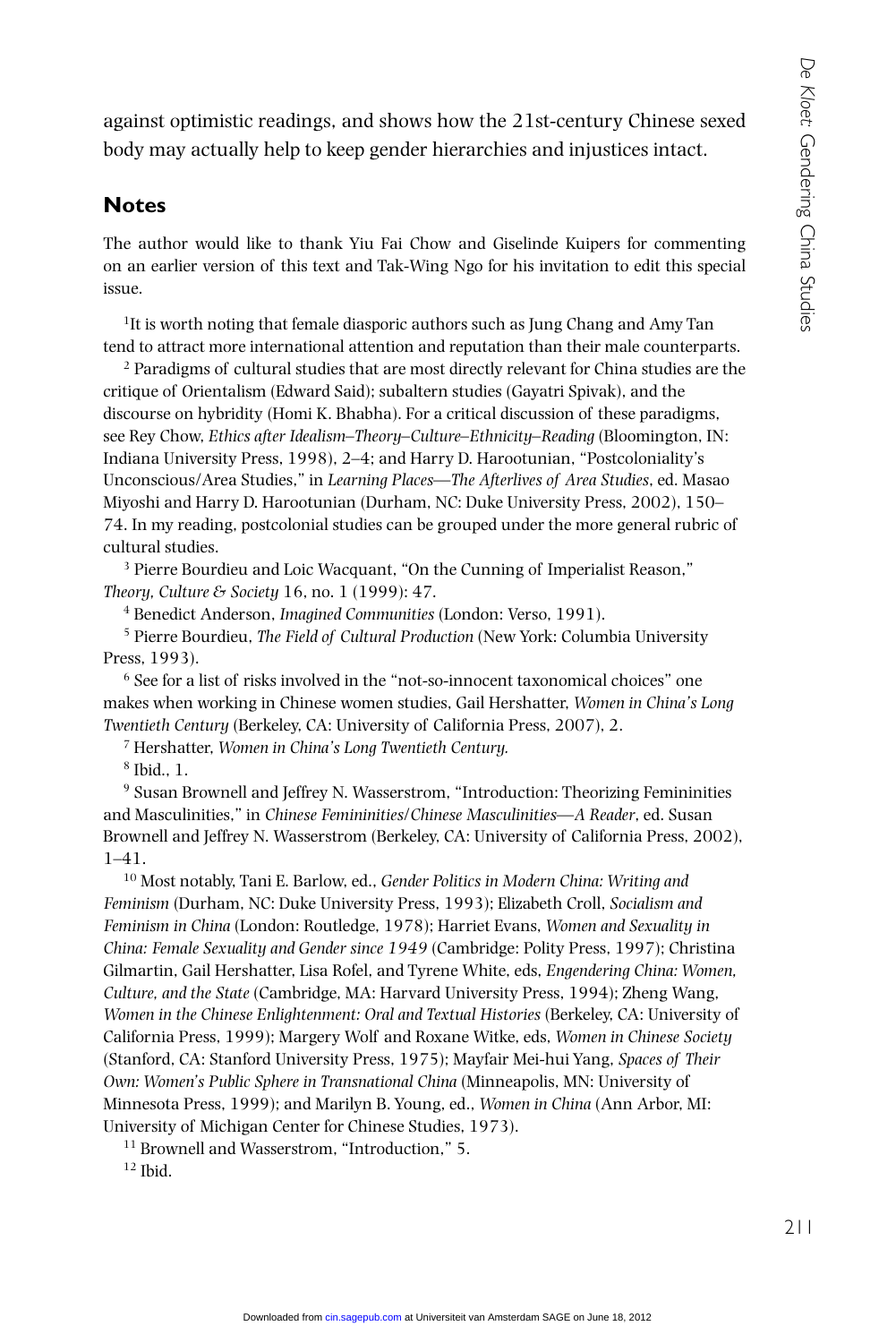<sup>13</sup> However, as Brownell and Wasserstrom also observe, studies on "third genders" remain scarce, often focusing on the past, such as the work of Charlotte Furth on sexual anomalies in the late Ming period and Jennifer Jay on eunuchs: Charlotte Furth, "Androgynous Males and Deficient Females: Biology and Gender Boundaries in Sixteenth- and Seventeenth-Century China," in *The Lesbian and Gay Studies Reader*, ed. Henry Abelove, Michele Aina Barale, and David M. Halperin (London: Routledge, 1993), 479–97; and Jennifer W. Jay, "Another Side of Chinese Eunuch History: Castration, Marriage, Adoption, and Burial," *Canadian Journal of History* 28, no. 3 (1993): 460–78.

<sup>14</sup> See Arif Dirlik, *Global Modernity— Modernity in the Age of Global Capitalism* (Boulder, CO: Paradigm Publishers, 2007); Manuel Castells, *The Power of Identity—The Information Age, Economy, Society and Culture—Volume II* (Malden, MA: Blackwell, 2004); and Michael Hardt and Antonio Negri, *Empire* (Cambridge, MA: Harvard University Press, 2000).

<sup>15</sup> In my own research, for instance, I have criticized the hegemonic masculine practices in Chinese rock culture and identified the performative tactics used by female musicians to challenge or circumvent the male hegemony of this cultural field. These include the denial of gender (by insisting on musical qualities), the dramatization of gender (and of sexuality), and the politicization of gender. See Jeroen de Kloet, *Red Sonic Trajectories—Popular Music and Youth in Urban China* (Amsterdam: University of Amsterdam, 2001). See also Nimrod Baranovitch, *China's New Voices—Popular Music, Ethnicity, Gender, and Politics, 1978–1997* (Berkeley, CA: University of California Press, 2003), 108–89.

<sup>16</sup> Judith Butler, *Gender Trouble: Feminism and the Subversion of Identity* (London: Routledge, 1990).

<sup>17</sup> Judith Butler, "Bodily Inscriptions, Performative Subversions (1990)," in *The Judith Butler Reader*, ed. Sarah Salih and Judith Butler (Oxford: Blackwell, 2004), 114, italics in the original.

<sup>18</sup> Ibid., 113.

<sup>19</sup> Ibid., 115.

<sup>20</sup> Arif Dirlik, "Markets, Culture, Power: The Making of a 'Second Cultural Revolution' in China," *Asian Studies Review* 25, no. 1 (2001): 8.

 $21$  Rey Chow, "'Woman,' Fetish, Particularism: Articulating Chinese Cinema with a Cross-cultural Problematic," *Journal of Chinese Cinemas* 1, no. 3 (2007): 209–21; Dorothy Ko and Zheng Wang, eds, *Translating Feminisms in China* (Oxford: Blackwell, 2007); Song-hwee Lim, "Queer Theory Goes Taiwan," in *The Ashgate Research Companion to Queer Theory*, ed. Noreen Giffney and Michael O'Rourke (Hampshire: Ashgate, 2008), forthcoming; and Edward Said, "Travelling Theory," in *The World, The Text, and the Critic*, ed. Edward Said (London: Vintage, 1991), 226–47.

 $^{22}$  My discussion of these discourses is by no means exhaustive. Only a small selection of works, I stress, is used to illustrate the appeal of and claim to local knowledge.

<sup>23</sup> Brownell and Wasserstrom, "Introduction," 24.

<sup>24</sup> Charlotte A. Furth, *A Flourishing Yin: Gender in China's Medical History, 960–1665* (Berkeley, CA: University of California Press, 1999).

<sup>25</sup> Furth, "Androgynous Males and Deficient Females," 480–1.

<sup>26</sup> Brownell and Wasserstrom, "Introduction," 25–6.

<sup>27</sup> Ibid., 26.

<sup>28</sup> Ibid., 32.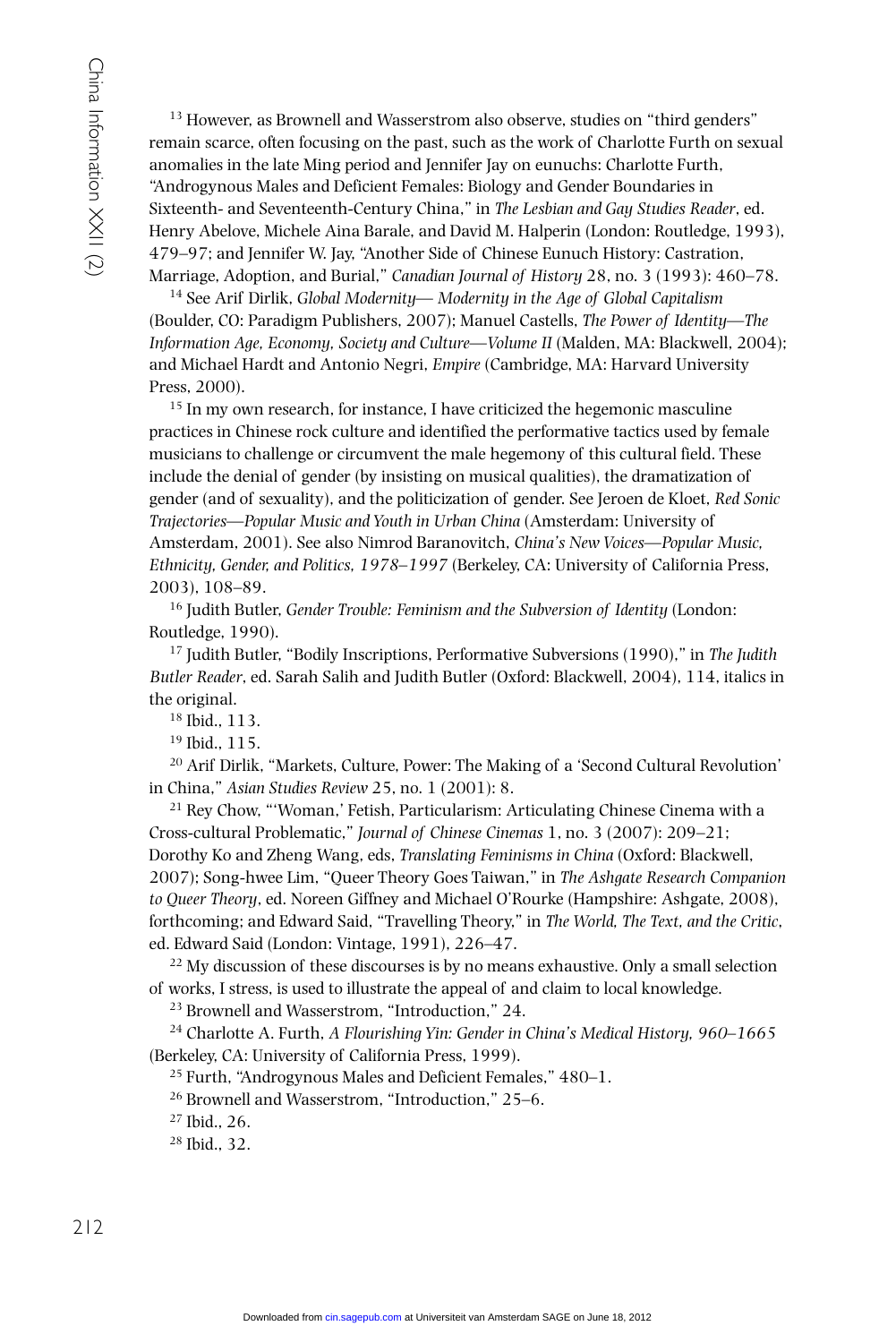<sup>29</sup> Sasha Su-Ling Welland, "What Women Will Have Been: Reassessing Feminist Cultural Production in China: A Review Essay," *Signs—Journal of Women in Culture and Society* 31, no. 4 (2006): 941.

<sup>30</sup> Ibid.

<sup>31</sup> Dorothy Ko and Wang Zheng, "Translating Feminisms in China," *Gender & History* 18, no. 3 (2006): 468.

<sup>32</sup> Ibid.

<sup>33</sup> Jinhua Dai, "Gender and Narration: Women in Contemporary Chinese Film," in *Cinema and Desire—Feminist Marxism and Cultural Politics in the Work of Dai Jinhua*, ed. Jing Wang and Tani E. Barlow (London: Verso, 2002), 99–150; and Yang, *Spaces of Their Own.*

<sup>34</sup> Lin Chun, "Whither Feminism: A Note on China," *Signs—Journal of Women in Culture and Society* 26, no. 4 (2001): 1281–6.

<sup>35</sup> Ibid.

<sup>36</sup> Tani E. Barlow, "Globalization, China, and International Feminism," *Signs—Journal of Women in Culture and Society* 26, no. 4 (2001): 1289.

<sup>37</sup> Ibid.<br><sup>38</sup> Gayatri Chakravorty Spivak, "Can the Subaltern Speak?" in *Marxism and the Interpretation of Culture*, ed. Cary Nelson and Lawrence Grossberg (Urbana, IL: University of Illinois Press, 1988), 271–313.<br><sup>39</sup> See the work of Manuel Castells, in particular Volume II of his trilogy on the

Network Society, *The Power of Identity*, for a way to analyze both symbolic and material inequalities around the globe.

<sup>40</sup> Wah-shan Chow, *Houzhimin tongzhi* (Postcolonial *tongzhi*) (Hong Kong: The Hong Kong Tongzhi Study Centre, 1997); and Bret Hinsch, *Passions of the Cut Sleeve—The Male Homosexual Tradition in China* (Berkeley, CA: University of California Press, 1990).

<sup>41</sup> Chow, *Houzhimin tongzhi*, 322.

<sup>42</sup> Ibid., 323.

<sup>43</sup> Chris Berry, Fran Martin, and Audrey Yue, eds, *Mobile Cultures: New Media and Queer Asia* (Durham, NC: Duke University Press, 2004); Helen Hok-Sze Leung, *Undercurrents— Queer Culture and Postcolonial Hong Kong* (Vancouver: University of British Columbia Press, 2008); and Song-hwee Lim, *Celluloid Comrades: Representations of Male Homosexuality in Contemporary Chinese Cinemas* (Honolulu, HI: University of Hawai'i Press, 2006).

<sup>44</sup> Chris Berry, "Chris Berry Responds to Dennis Altman," *Australian Humanities Review*, no. 2 (1996), www.australianhumanitiesreview.org/emuse/Globalqueering/ berry.html; see, for similar debates in Southeast Asia, Tom Boellstorff, "Dubbing Culture: Indonesian Gay and Lesbi Subjectivities and Ethnography in an Already Globalized World," *American Ethnologist* 30, no. 2 (2003): 225–42; and Peter A. Jackson, "Gay Adaptation, Tom-Dee Resistance and Kathoey Indifference: Thailand's Gender/Sex Minorities and the Episodic Allure of Queer English," in *Speaking in Queer Tongues— Globalization and Gay Language*, ed. William L. Leap and Tom Boellstorff (Champaign, IL: University of Illinois Press, 2004), 202–30.

<sup>45</sup> Day Wong, "Rethinking the Coming Home Alternative: Hybridization and Coming out Politics in Hong Kong's Anti-Homophobia Parades," *Inter-Asia Cultural Studies* 8, no. 4 (2007): 600.

<sup>46</sup> Wei-cheng R. Chu and Fran Martin, "Editorial Introduction: Global Queer, Local Theories," *Inter-Asia Cultural Studies* 8, no. 4 (2007): 483.

<sup>47</sup> Helen Hok-Sze Leung, "Archiving Queer Feelings in Hong Kong," *Inter-Asia Cultural Studies* 8, no. 4 (2007): 559–71.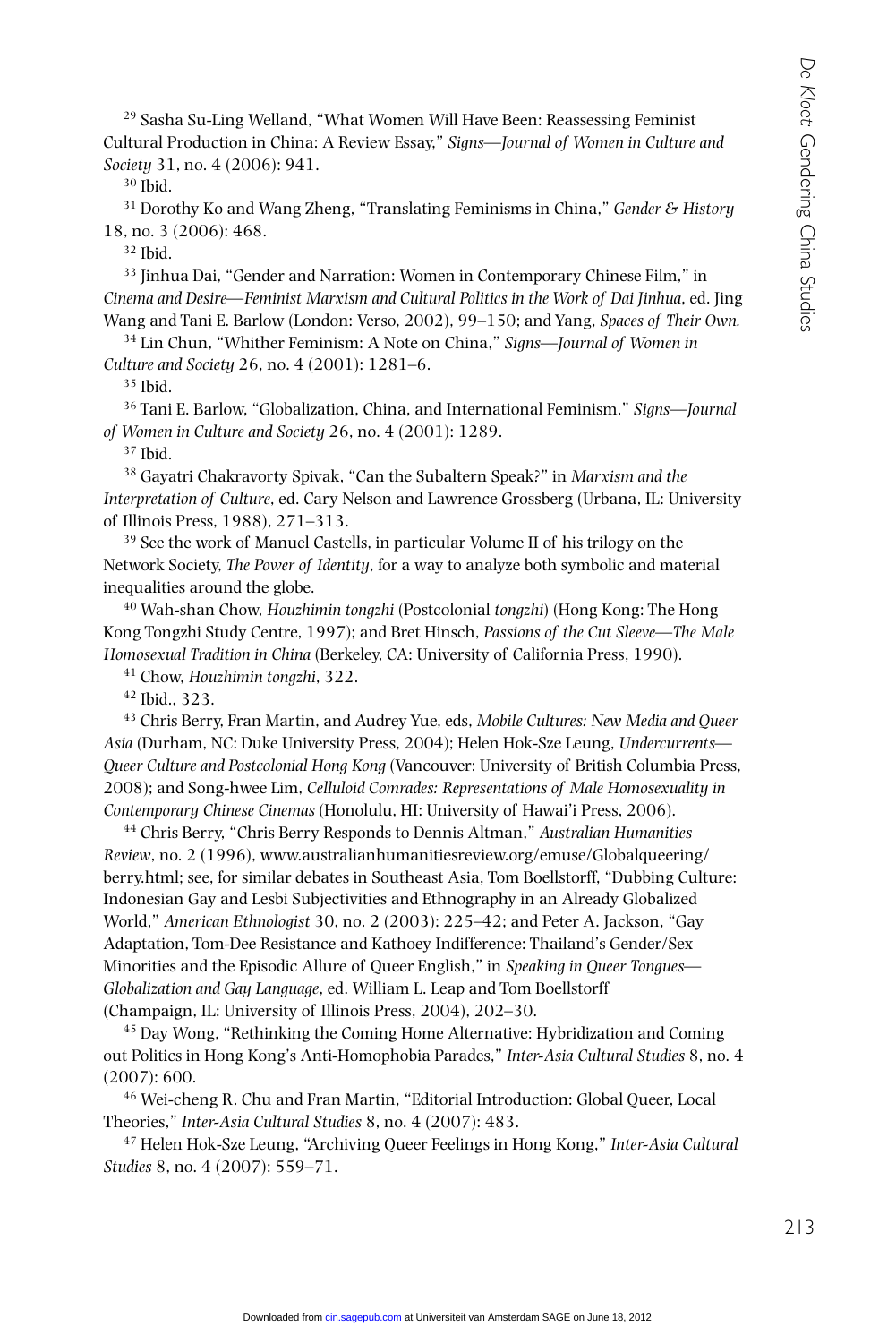<sup>48</sup> Ibid.

<sup>49</sup> See also Li Yinhe, *Tongxinglian yawenhua* (Subculture of homosexuality) (Beijing: China Today Press, 1998).

<sup>50</sup> Wei Wei, "'Wandering Men' No Longer Wander Around: The Production and Transformation of Local Homosexual Identities in Contemporary Chengdu, China," *Inter-Asia Cultural Studies* 8, no. 4 (2007): 581.

<sup>51</sup> See Ian Buruma and Avishai Margalit, *Occidentalism—The West in the Eyes of Its Enemies* (London: Penguin, 2004); and Xiaomei Chen, *Occidentalism—Theory of Counter Discourse in Post-Mao China* (New York: Rowman and Littlefield, 2002).

<sup>52</sup> Rey Chow, *Women and Chinese Modernity* (Minneapolis, MN: University of Minnesota Press, 1991), xiii.

<sup>53</sup> Ibid., xv.

<sup>54</sup> Leung, "Archiving Queer Feelings in Hong Kong," 566; Matthew H. Sommer, "The Penetrated Male in Late Imperial China—Judicial Constructions and Social Stigma," *Modern China* 3, no. 2 (1997): 140–80; and Wong, "Rethinking the Coming Home Alternative," 603–6.<br><sup>55</sup> Wong, "Rethinking the Coming Home Alternative," 606.

<sup>56</sup> Lim, "Queer Theory Goes Taiwan." 57 Rey Chow, *Ethics after Idealism*, 9, italics in the original.

<sup>58</sup> Lim, *Celluloid Comrades*, 13, italics in the original.

<sup>59</sup> Chu and Martin, "Editorial Introduction," 484.

<sup>60</sup> Kuan-hsing Chen, *Qu diguo: Yazhou zuowei fangfa* (Towards de-imperialization: Asia as method) (Taipei: Xingren, 2006)

 $61$  As Lim remarks, "It cannot be over-emphasised that Anglo-American representations are no less culturally specific than non-Anglo-American ones, and the persistent assumption of universality by the former, even within the confines of Anglo-American scholarship, is increasingly untenable in this globalised age." Lim, "Queer Theory Goes Taiwan," forthcoming.

 $62$  Bourdieu and Wacquant, "On the Cunning of Imperialist Reason,"  $42$ . <sup>63</sup> Ibid., 46.

<sup>64</sup> Chris Berry, "If China Can Say No, Can China Make Movies? Or, Do Movies Make China? Rethinking National Cinema and National Agency," *boundary2* 25, no. 3 (1998): 131.

<sup>65</sup> Harootunian, "Postcoloniality's Unconscious/Area Studies," 167. See also Laurie J. Sears, "Postcolonial Identities, Feminist Criticism, and Southeast Asian Studies," in *Knowing Southeast Asian Subjects*, ed. Charles Keynes, Vicente Rafael, and Laurie J. Sears (Seattle, WA: University of Washington Press, 2007), 35–74.

<sup>66</sup> For a wonderful example doing just that, see Ackbar Abbas and John Nguyet Erni, eds, *Internationalizing Cultural Studies—An Anthology* (Malden, MA: Blackwell, 2005).

<sup>67</sup> Arjun Appadurai, *Globalization and Area Studies: The Future of a False Opposition* (Amsterdam: Centre for Asian Studies, 2000), 14.

<sup>68</sup> Ibid., 15.

<sup>69</sup> Dirlik, *Global Modernity*, 120–1.

<sup>70</sup> See, among many others, the work of Evans, *Women and Sexuality in China*; and Gilmartin, Hershatter, Rofel, and White, eds, *Engendering China.*

<sup>71</sup> Brownell and Wasserstrom, "Introduction," 24.

<sup>72</sup> Hershatter, *Women in China's Long Twentieth Century*, 107.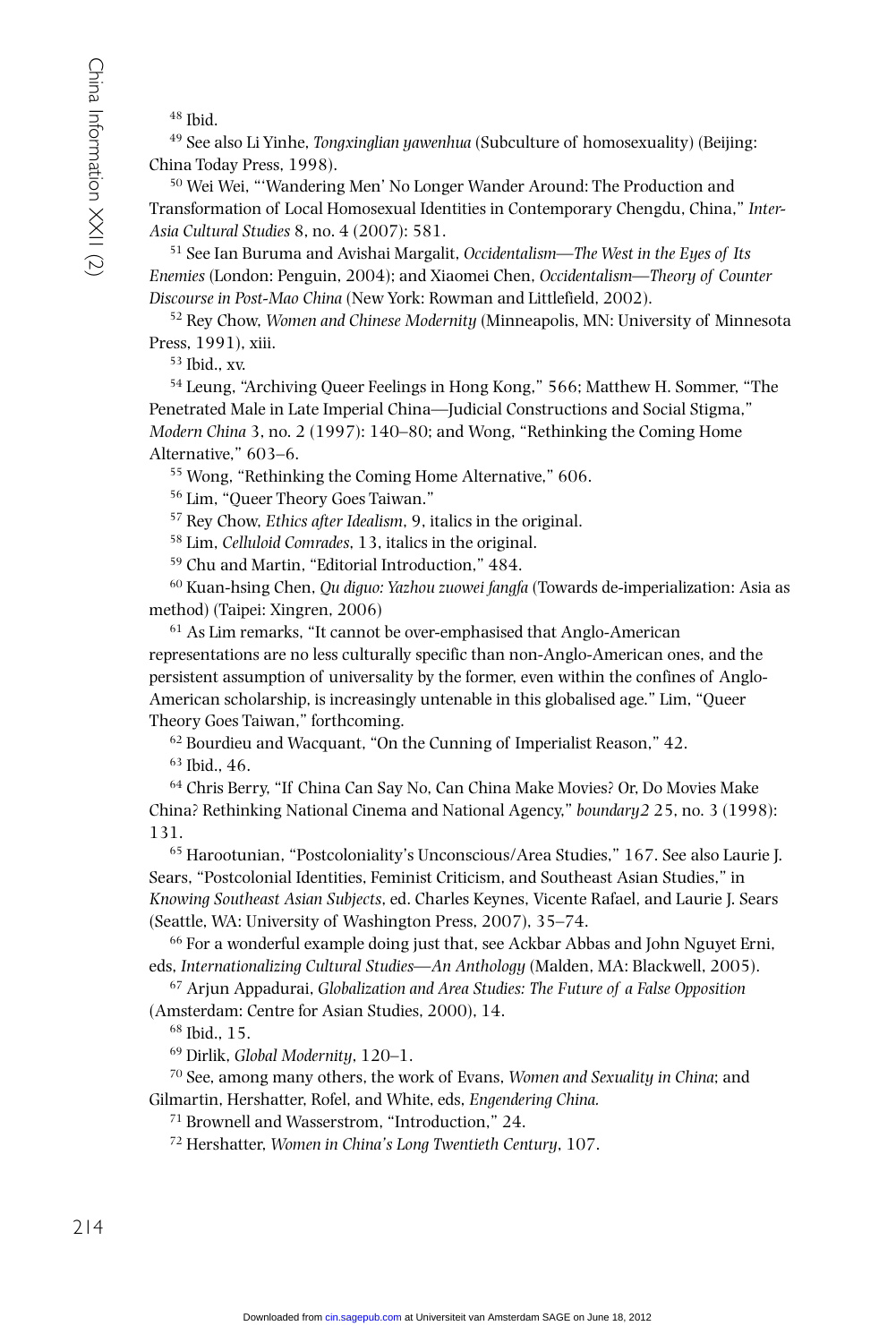<sup>73</sup> Leslie McCall, "The Complexity of Intersectionality," *Signs—Journal of Women in Culture and Society* 30, no. 3 (2005): 1771–800.

<sup>74</sup> Kimberle Crenshaw, "Mapping the Margins: Intersectionality, Identity Politics, and Violence Against Women of Color," in *Identities: Race, Class, Gender, and Nationality*, ed. Linda Alcoff and Eduardo Mendieta (Oxford: Blackwell, 2003), 191.

<sup>75</sup> McCall distinguishes three approaches that aim to manage the complexity produced by an intersectional analysis. The approaches differ in "how they understand and use analytical categories to explore the complexity of intersectionality in social life," McCall, "The Complexity of Intersectionality," 1773. The first approach is called *anticategorical* complexity and is driven by a continuous deconstruction of analytical categories. The second approach focuses on *intracategorical* complexity, which aims at thick descriptions of one group to reveal its heterogeneity. The third, *intercategorical*, approach focuses on differences and inequalities between groups, which requires the provisional use of categories.

<sup>76</sup> See Jeroen de Kloet, "Cosmopatriot Contaminations," in *Cosmopatriots—On Distant Belongings and Close Encounters*, ed. Jeroen de Kloet and Edwin Jurriens (Amsterdam: Rodopi, 2007), 133–54; and Song-hwee Lim, "Queering Chineseness: Searching for Roots and the Politics of Shame in (Post)Colonial Singapore," in *Cosmopatriots*, 75–92.

<sup>77</sup> Louisa Schein, "Gender and Internal Orientalism in China," *Modern China* 23, no. 1 (1997): 69–98.

<sup>78</sup> Van Schendel observes that India functions as the central court in South Asian studies. Scholars who study places such as Vietnam or Burma or borderlands such as Madagascar "may occasionally be invited to court, but they will never be included in the power elite." Willem van Schendel, "Geographies of Knowing, Geographies of Ignorance: Jumping Scale in Southeast Asia," *Environment and Planning D: Society and Space* 20, no. 6 (2002): 651. A similar and increasingly evident case can be drawn up for mainland China and Japan in East Asian studies, and arguably in Asian studies.

<sup>79</sup> Weiming Tu, ed., *The Living Tree: The Changing Meaning of Being Chinese* (Stanford, CA: Stanford University Press, 1994).

<sup>80</sup> Ien Ang, *On Not Speaking Chinese—Living Between Asia and the West* (London: Routledge, 2001), 36.

<sup>81</sup> Rey Chow, *The Age of the World Target—Self-Referentiality in War, Theory, and Comparative Work* (Durham, NC: Duke University Press, 2006).

<sup>82</sup> See, for the idea of translation as a moment of pollution, de Kloet, "Cosmopatriot Contaminations."

<sup>83</sup> Cf. Dipesh Chakrabarty, *Provincializing Europe—Postcolonial Thought and Historical Difference* (Princeton, NJ: Princeton University Press, 2000).

#### **References**

Abbas, Ackbar, and John Nguyet Erni, eds. *Internationalizing Cultural Studies—An Anthology*. Malden, MA: Blackwell, 2005.

Anderson, Benedict. *Imagined Communities*. London: Verso, 1991.

Ang, Ien. *On Not Speaking Chinese—Living Between Asia and the West*. London: Routledge, 2001.

Appadurai, Arjun. *Globalization and Area Studies: The Future of a False Opposition*. Amsterdam: Centre for Asian Studies, 2000.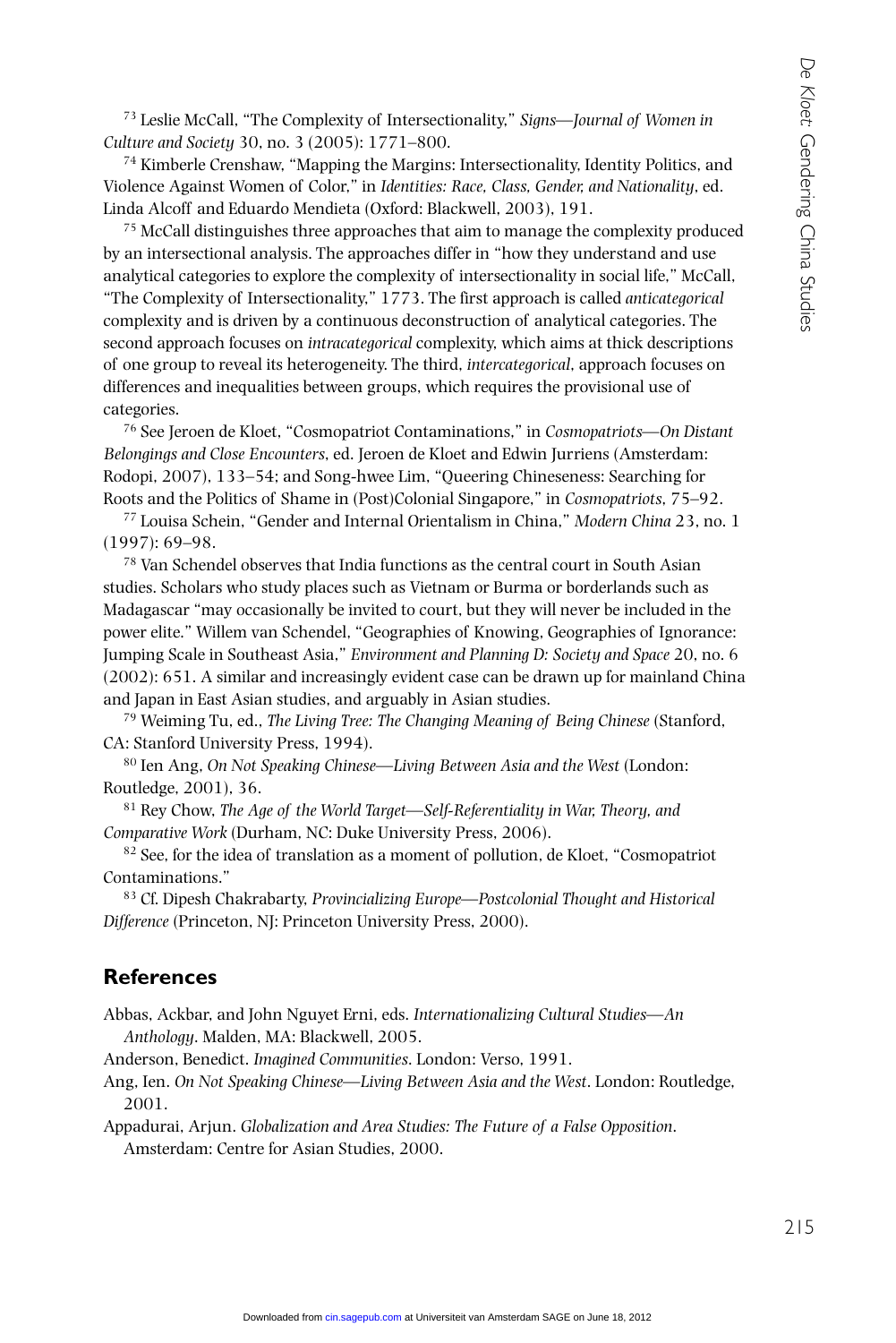- Baranovitch, Nimrod. *China's New Voices—Popular Music, Ethnicity, Gender, and Politics, 1978–1997*. Berkeley, CA: University of California Press, 2003.
- Barlow, Tani E., ed. *Gender Politics in Modern China: Writing and Feminism*. Durham, NC: Duke University Press, 1993.
- Barlow, Tani E. "Globalization, China, and International Feminism." *Signs—Journal of Women in Culture and Society* 26, no. 4 (2001): 1286–91.
- Berry, Chris. "Chris Berry Responds to Dennis Altman." *Australian Humanities Review*, no. 2 (1996), online.
- Berry, Chris. "If China Can Say No, Can China Make Movies? Or, Do Movies Make China? Rethinking National Cinema and National Agency." *boundary2* 25, no. 3 (1998): 129–50.
- Berry, Chris, Fran Martin, and Audrey Yue, eds. *Mobile Cultures: New Media and Queer Asia*. Durham, NC: Duke University Press, 2004.
- Boellstorff, Tom. "Dubbing Culture: Indonesian Gay and Lesbi Subjectivities and Ethnography in an Already Globalized World." *American Ethnologist* 30, no. 2 (2003): 225–42.
- Bourdieu, Pierre. *The Field of Cultural Production*. New York: Columbia University Press, 1993.
- Bourdieu, Pierre, and Loic Wacquant. "On the Cunning of Imperialist Reason." *Theory, Culture & Society* 16, no. 1 (1999): 41–58.
- Brownell, Susan, and Jeffrey N. Wasserstrom. "Introduction: Theorizing Femininities and Masculinities." In *Chinese Femininities/Chinese Masculinities—A Reader*, ed. Susan Brownell and Jeffrey N. Wasserstrom, 1–41. Berkeley, CA: University of California Press, 2002.
- Brownell, Susan, and Jeffrey N. Wasserstrom, eds. *Chinese Femininities/Chinese Masculinities—A Reader*. Berkeley, CA: University of California Press, 2002.
- Buruma, Ian, and Avishai Margalit. *Occidentalism—The West in the Eyes of Its Enemies*. London: Penguin, 2004.
- Butler, Judith. *Gender Trouble: Feminism and the Subversion of Identity*. London: Routledge, 1990.
- Butler, Judith. "Bodily Inscriptions, Performative Subversions (1990)." In *The Judith Butler Reader*, ed. Sarah Salih and Judith Butler, 90–118. Oxford: Blackwell, 2004.
- Castells, Manuel. *The Power of Identity—The Information Age, Economy, Society and Culture—Volume II*. Malden, MA: Blackwell, 2004.
- Chakrabarty, Dipesh. *Provincializing Europe—Postcolonial Thought and Historical Difference*. Princeton, NJ: Princeton University Press, 2000.
- Chen, Kuan-hsing. *Qu diguo: Yazhou zuowei fangfa* (Towards de-imperialization: Asia as method). Taipei: Xingren, 2006.
- Chen, Xiaomei. *Occidentalism—Theory of Counter Discourse in Post-Mao China*. New York: Rowman and Littlefield, 2002.
- Chow, Rey. *Women and Chinese Modernity*. Minneapolis, MN: University of Minnesota Press, 1991.
- Chow, Rey. *Ethics after Idealism–Theory–Culture–Ethnicity–Reading*. Bloomington, IN: Indiana University Press, 1998.
- Chow, Rey. *The Age of the World Target—Self-Referentiality in War, Theory, and Comparative Work*. Durham, NC: Duke University Press, 2006.
- Chow, Rey. "'Woman,' Fetish, Particularism: Articulating Chinese Cinema with a Crosscultural Problematic." *Journal of Chinese Cinemas* 1, no. 3 (2007): 209–21.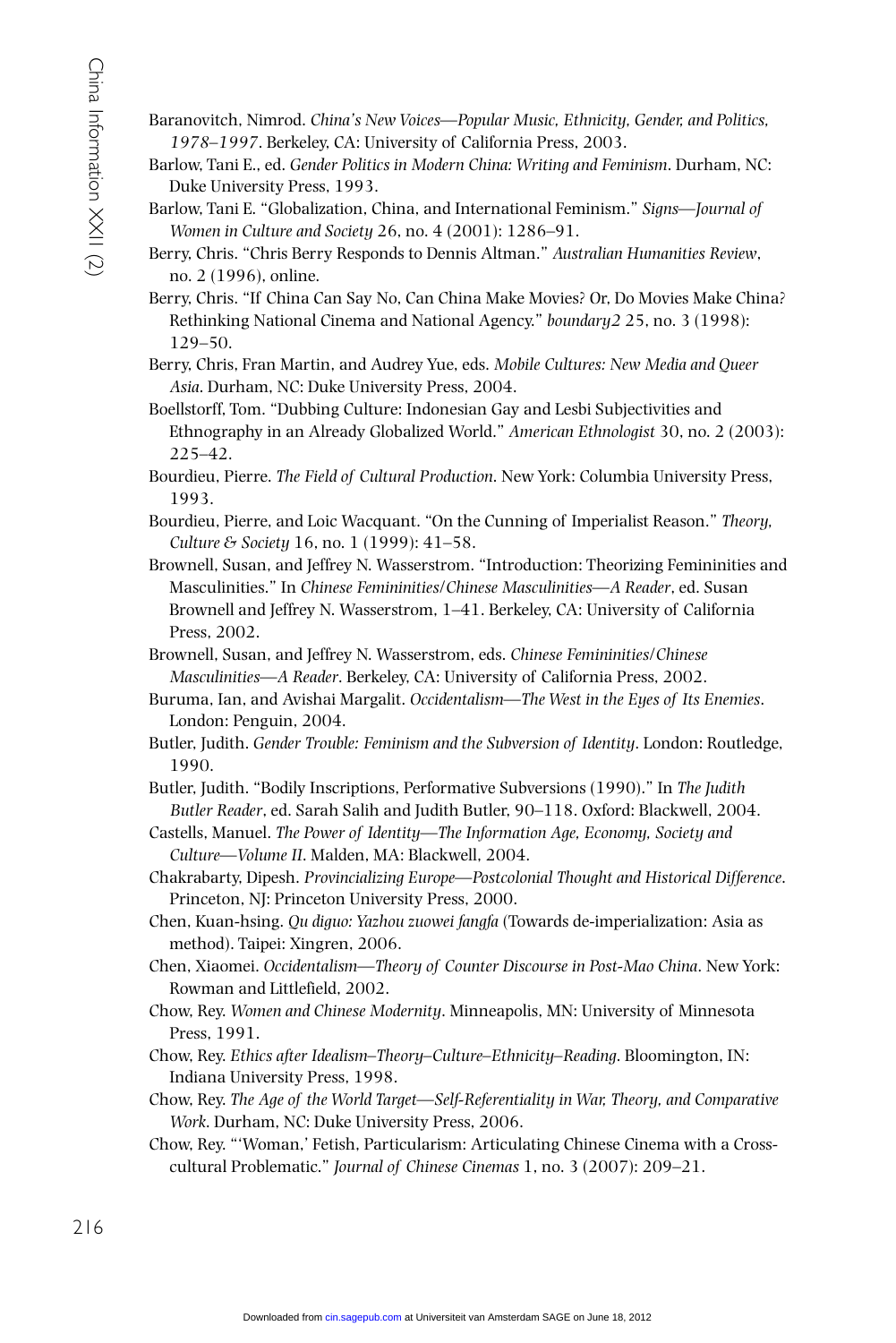- Chow, Wah-shan. *Houzhimin tongzhi* (Postcolonial *tongzhi*). Hong Kong: The Hong Kong Tongzhi Study Centre, 1997.
- Chu, Wei-cheng R., and Fran Martin. "Editorial Introduction: Global Queer, Local Theories." *Inter-Asia Cultural Studies* 8, no. 4 (2007): 483–4.
- Chun, Lin. "Whither Feminism: A Note on China." *Signs—Journal of Women in Culture and Society* 26, no. 4 (2001): 1281–6.
- Crenshaw, Kimberle. "Mapping the Margins: Intersectionality, Identity Politics, and Violence Against Women of Color." In *Identities: Race, Class, Gender, and Nationality*, ed. Linda Alcoff and Eduardo Mendieta, 175–91. Oxford: Blackwell, 2003.

Croll, Elizabeth. *Socialism and Feminism in China*. London: Routledge, 1978.

- Dai, Jinhua. "Gender and Narration: Women in Contemporary Chinese Film." In *Cinema and Desire—Feminist Marxism and Cultural Politics in the Work of Dai Jinhua*, ed. Jing Wang and Tani E. Barlow, 99–150. London: Verso, 2002.
- Dirlik, Arif. "Markets, Culture, Power: The Making of a 'Second Cultural Revolution' in China." *Asian Studies Review* 25, no. 1 (2001): 1–33.
- Dirlik, Arif. *Global Modernity—Modernity in the Age of Global Capitalism*. Boulder, CO: Paradigm Publishers, 2007.
- Evans, Harriet. *Women and Sexuality in China: Female Sexuality and Gender since 1949*. Cambridge: Polity Press, 1997.
- Furth, Charlotte. "Androgynous Males and Deficient Females: Biology and Gender Boundaries in Sixteenth- and Seventeenth-Century China." In *The Lesbian and Gay Studies Reader*, ed. Henry Abelove, Michele Aina Barale, and David M. Halperin, 479–97. London: Routledge, 1993.
- Furth, Charlotte. *A Flourishing Yin: Gender in China's Medical History, 960–1665*. Berkeley, CA: University of California Press, 1999.
- Gilmartin, Christina, Gail Hershatter, Lisa Rofel, and Tyrene White, eds. *Engendering China: Women, Culture, and the State*. Cambridge, MA: Harvard University Press, 1994.
- Hardt, Michael, and Antonio Negri. *Empire*. Cambridge, MA: Harvard University Press, 2000.
- Harootunian, Harry D. "Postcoloniality's Unconscious/Area Studies." In *Learning Places—The Afterlives of Area Studies*, ed. Masao Miyoshi and Harry D. Harootunian, 150–74. Durham, NC: Duke University Press, 2002.
- Hershatter, Gail. "State of the Field: Women in China's Long Twentieth Century." *Journal of Asian Studies* 63, no. 4 (2004): 991–1065.
- Hershatter, Gail. *Women in China's Long Twentieth Century*. Berkeley, CA: University of California Press, 2007.
- Hinsch, Bret. *Passions of the Cut Sleeve—The Male Homosexual Tradition in China*. Berkeley, CA: University of California Press, 1990.
- Jackson, Peter A. "Gay Adaptation, Tom-Dee Resistance and Kathoey Indifference: Thailand's Gender/Sex Minorities and the Episodic Allure of Queer English." In *Speaking in Queer Tongues— Globalization and Gay Language*, ed. William L. Leap and Tom Boellstorff, 202–30. Champaign, IL: University of Illinois Press, 2004.
- Jay, Jennifer W. "Another Side of Chinese Eunuch History: Castration, Marriage, Adoption, and Burial." *Canadian Journal of History* 28, no. 3 (1993): 460–78.
- Kloet, Jeroen de. *Red Sonic Trajectories—Popular Music and Youth in Urban China*. Amsterdam: University of Amsterdam, 2001.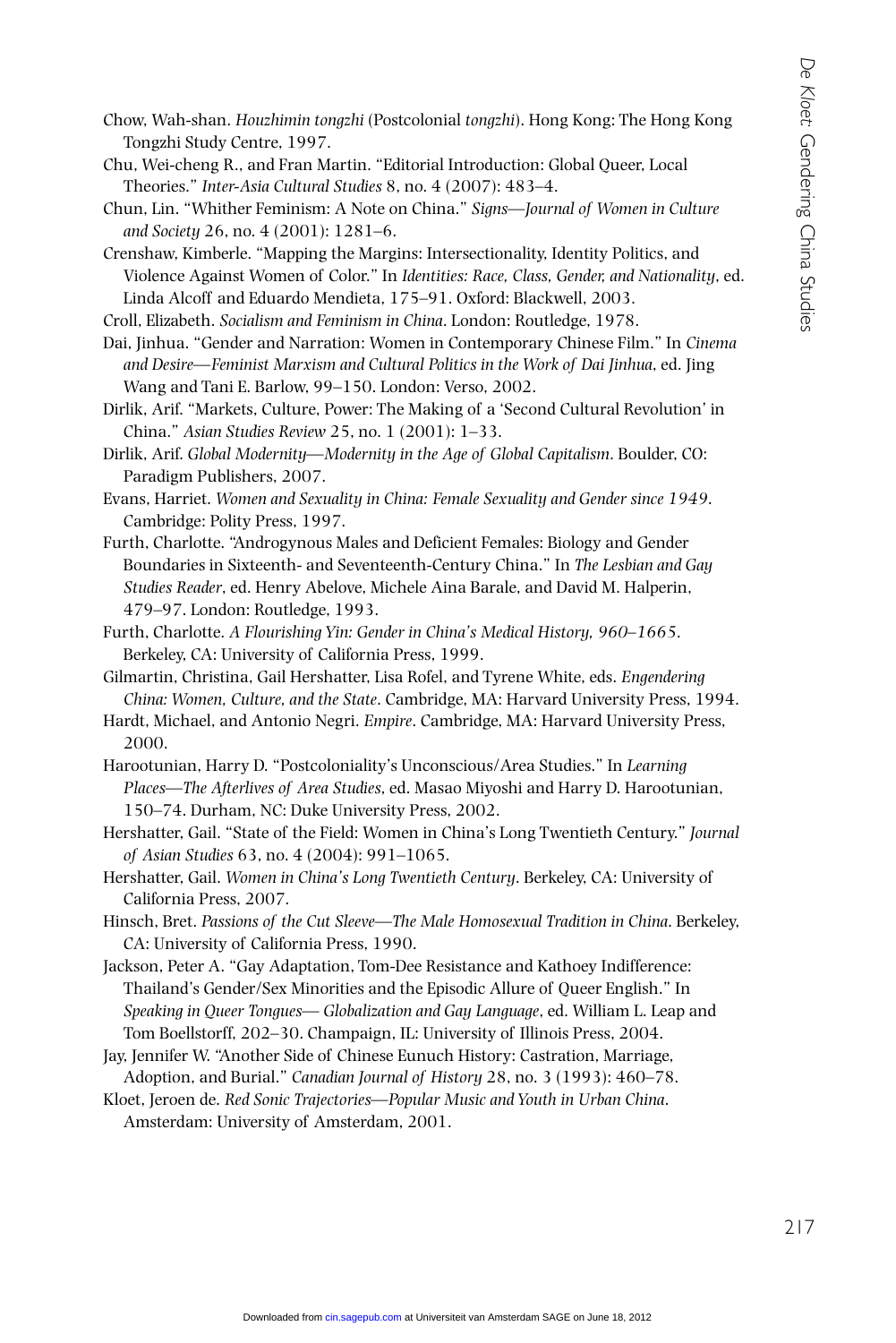- Kloet, Jeroen de. "Cosmopatriot Contaminations." In *Cosmopatriots—On Distant Belongings and Close Encounters*, ed. Jeroen de Kloet and Edwin Jurriens, 133–54. Amsterdam: Rodopi, 2007.
- Ko, Dorothy, and Zheng Wang. "Translating Feminisms in China." *Gender & History* 18, no. 3 (2006): 463–71.
- Ko, Dorothy, and Zheng Wang, eds. *Translating Feminisms in China*. Oxford: Blackwell, 2007.
- Leung, Helen Hok-Sze. "Archiving Queer Feelings in Hong Kong." *Inter-Asia Cultural Studies* 8, no. 4 (2007): 559–71.
- Leung, Helen Hok-Sze. *Undercurrents—Queer Culture and Postcolonial Hong Kong*. Vancouver: University of British Columbia Press, 2008.
- Li, Yinhe. *Tongxinglian yawenhua* (Subculture of homosexuality). Beijing: China Today Press, 1998.

Lim, Song-hwee. *Celluloid Comrades: Representations of Male Homosexuality in Contemporary Chinese Cinemas.* Honolulu, HI: University of Hawai'i Press, 2006.

- Lim, Song-hwee. "Queering Chineseness: Searching for Roots and the Politics of Shame in (Post)Colonial Singapore." In *Cosmopatriots—On Distant Belongings and Close Encounters*, ed. Jeroen de Kloet and Edwin Jurriens, 75–92. Amsterdam: Rodopi, 2007.
- Lim, Song-hwee. "Queer Theory Goes Taiwan." In *The Ashgate Research Companion to Queer Theory*, ed. Noreen Giffney and Michael O'Rourke, forthcoming. Hampshire: Ashgate, 2008.
- McCall, Leslie. "The Complexity of Intersectionality." *Signs—Journal of Women in Culture and Society* 30, no. 3 (2005): 1771–800.
- Said, Edward. *Orientalism*. New York: Vintage Books, 1978.
- Said, Edward. "Travelling Theory." In *The World, The Text, and the Critic*, ed. Edward Said, 226–47. London: Vintage, 1991.
- Schein, Louisa. "Gender and Internal Orientalism in China." *Modern China* 23, no. 1 (1997): 69–98.
- Sears, Laurie J. "Postcolonial Identities, Feminist Criticism, and Southeast Asian Studies." In *Knowing Southeast Asian Subjects*, ed. Charles Keynes, Vicente Rafael, and Laurie J. Sears, 35–74. Seattle, WA: University of Washington Press, 2007.
- Sommer, Matthew H. "The Penetrated Male in Late Imperial China—Judicial Constructions and Social Stigma." *Modern China* 3, no. 2 (1997): 140–80.
- Spivak, Gayatri Chakravorty. "Can the Subaltern Speak?" In *Marxism and the Interpretation of Culture*, ed. Cary Nelson and Lawrence Grossberg, 271–313. Urbana, IL: University of Illinois Press, 1988.
- Tu, Weiming, ed. *The Living Tree: The Changing Meaning of Being Chinese*. Stanford, CA: Stanford University Press, 1994.
- Van Schendel, Willem. "Geographies of Knowing, Geographies of Ignorance: Jumping Scale in Southeast Asia." *Environment and Planning D: Society and Space* 20, no. 6 (2002): 647–68.
- Wang, Zheng. *Women in the Chinese Enlightenment: Oral and Textual Histories*. Berkeley, CA: University of California Press, 1999.
- Wei, Wei. "'Wandering Men' No Longer Wander Around: The Production and Transformation of Local Homosexual Identities in Contemporary Chengdu, China." *Inter-Asia Cultural Studies* 8, no. 4 (2007): 572–88.